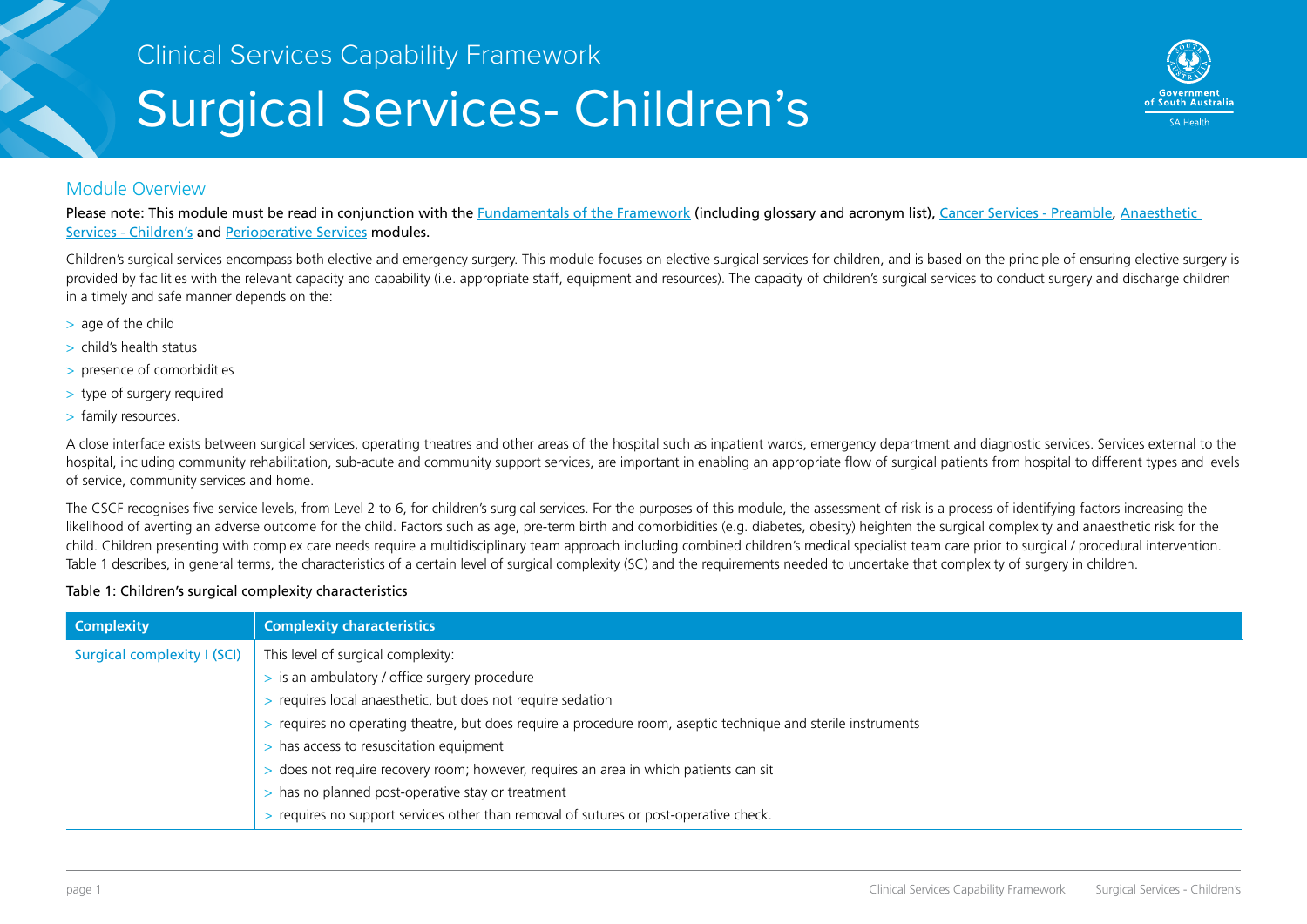| <b>Complexity</b>              | <b>Complexity characteristics</b>                                                                                                  |  |  |  |  |  |  |
|--------------------------------|------------------------------------------------------------------------------------------------------------------------------------|--|--|--|--|--|--|
| <b>Surgical complexity II</b>  | This level of surgical complexity:                                                                                                 |  |  |  |  |  |  |
| (SCII)                         | > requires local anaesthesia or peripheral nerve block and may require some level of sedation                                      |  |  |  |  |  |  |
|                                | > has at least one operating room or procedure room and requires a separate area for recovery                                      |  |  |  |  |  |  |
|                                | > most procedures can be undertaken in an ambulatory, day-stay or emergency department setting.                                    |  |  |  |  |  |  |
| <b>Surgical complexity III</b> | This level of surgical complexity:                                                                                                 |  |  |  |  |  |  |
| (SCIII)                        | > must have at least one operating room or procedure room                                                                          |  |  |  |  |  |  |
|                                | > must have access to overnight beds, if required                                                                                  |  |  |  |  |  |  |
|                                | > usually requires general anaesthesia and/or regional anaesthesia                                                                 |  |  |  |  |  |  |
|                                | > requires separate area for recovery                                                                                              |  |  |  |  |  |  |
|                                | > can be performed as a day stay                                                                                                   |  |  |  |  |  |  |
|                                | > intensive care admission would be an unexpected event.                                                                           |  |  |  |  |  |  |
| <b>Surgical complexity IV</b>  | This level of surgical complexity:                                                                                                 |  |  |  |  |  |  |
| (SCIV)                         | > usually requires general anaesthesia                                                                                             |  |  |  |  |  |  |
|                                | > surgical procedures with potential for perioperative complications may be performed as an overnight case or an extended day case |  |  |  |  |  |  |
|                                | > has on-site close observation care area/s.                                                                                       |  |  |  |  |  |  |
| <b>Surgical complexity V</b>   | This level of surgical complexity:                                                                                                 |  |  |  |  |  |  |
| (SCV)                          | > provides the most complex surgical services                                                                                      |  |  |  |  |  |  |
|                                | > must have specialist clinical staff, equipment and infrastructure                                                                |  |  |  |  |  |  |
|                                | > extensive supporting services available                                                                                          |  |  |  |  |  |  |
|                                | > surgery and anaesthetic risk that has the highest potential for intra-and post-operative complications                           |  |  |  |  |  |  |
|                                | > must have on-site intensive care services relevant to the surgery being performed.                                               |  |  |  |  |  |  |

Providing safe surgical services for children requires effective integration with anaesthetic, intensive care and perioperative services. For more information please refer to the [Anaesthetic Services - Children's](http://sahealth.sa.gov.au/wps/wcm/connect/public+content/sa+health+internet/resources/Clinical+Services+Capability+Framework+-+Anaesthetic+Services+-+Childrens) and [Perioperative Services](http://sahealth.sa.gov.au/wps/wcm/connect/public+content/sa+health+internet/resources/Clinical+Services+Capability+Framework+-+Perioperative+Services) modules.

Pre-anaesthetic consultation is mandatory for all children undergoing surgery. A medical assessment prior to anaesthesia ensures:

- > the child's state of health is optimised
- > anaesthetic management is planned (in light of the child's age and medical history)
- > there is discussion with the parent / guardian and/or child about the anaesthesia to be given.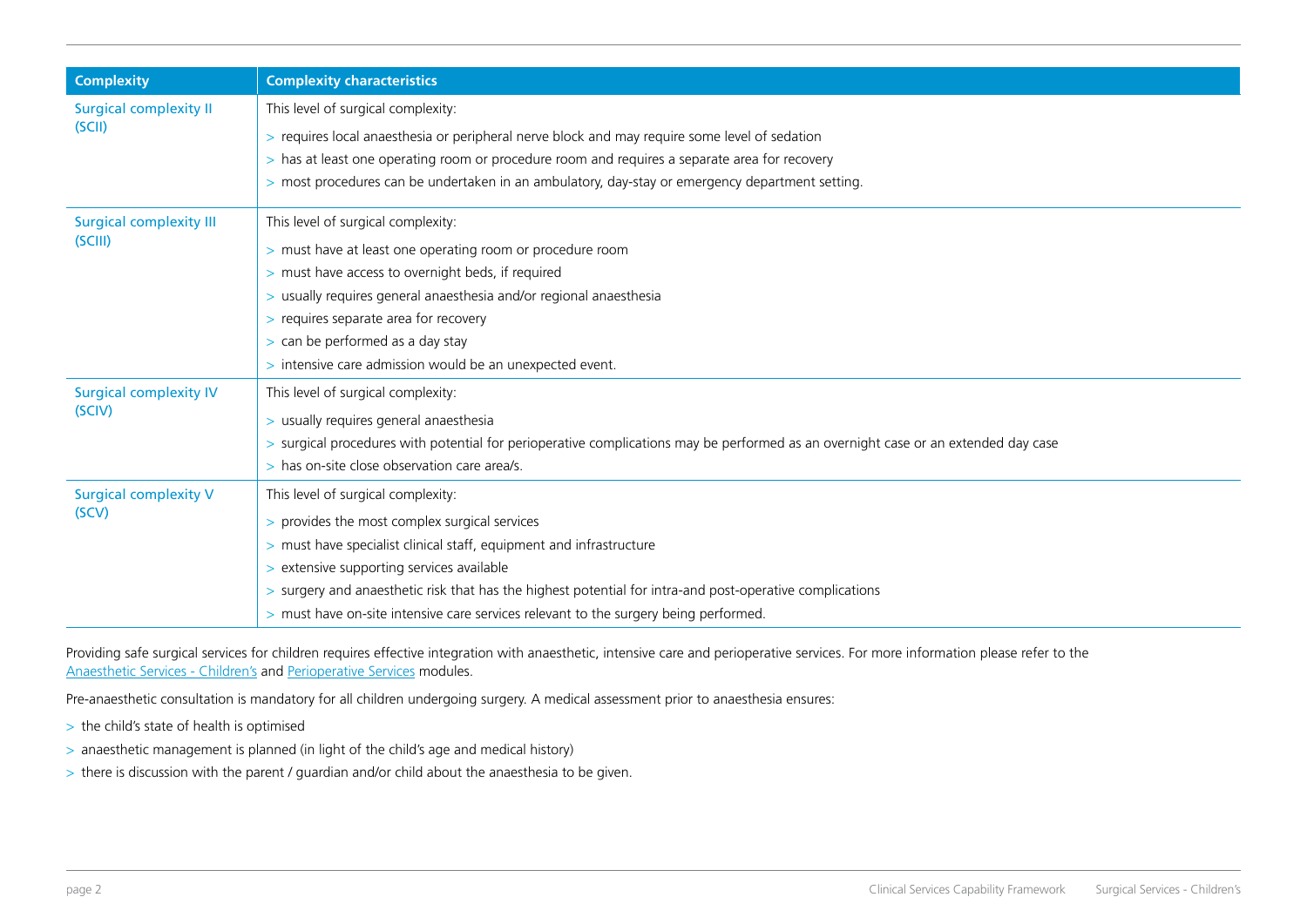A facility providing children's surgical services must provide or have access to age-appropriate intensive care services capable of managing, and prepared to admit the child, if necessary. This may include Level 6 neonatal services or children's subspecialty close observation care area. Table 2 below illustrates a matrix combining anaesthetic risk, surgical complexity and intensive care access requirements for children undergoing elective surgery. The matrix identifies minimum combinations and service requirements applicable to a level of service for predictable outcomes in most children. This tool assists in determining levels of service but does not negate clinical judgment. For further information regarding access to intensive care services, refer to the [Intensive Care Services - Children's](http://sahealth.sa.gov.au/wps/wcm/connect/public+content/sa+health+internet/resources/Clinical+Services+Capability+Framework+-+Intensive+Care+Services+-+Childrens) module.

#### Table 2: Children's elective surgical service provision matrix

|                               |                                          |                                                                                                  | <b>Anaesthetic risk and physical status</b> |                                                                     |                                                                                                  |                                             |                                                                     |                                                                                                                                              |                                             |                                                                     |  |  |  |
|-------------------------------|------------------------------------------|--------------------------------------------------------------------------------------------------|---------------------------------------------|---------------------------------------------------------------------|--------------------------------------------------------------------------------------------------|---------------------------------------------|---------------------------------------------------------------------|----------------------------------------------------------------------------------------------------------------------------------------------|---------------------------------------------|---------------------------------------------------------------------|--|--|--|
| <b>Surgical</b><br>complexity | <b>Anaesthetic</b><br>type               |                                                                                                  | LOW (ASA <sup>1</sup> $1 - 2$ )             |                                                                     |                                                                                                  | <b>MEDIUM (ASA<sup>1</sup>3)</b>            |                                                                     |                                                                                                                                              | HIGH (ASA <sup>1</sup> $\geq$ 4)            |                                                                     |  |  |  |
|                               |                                          | <b>Modifiers</b>                                                                                 | <b>Minimum</b><br>surgical<br>service level | <b>Minimum</b><br>children's<br>intensive care<br>service level     | <b>Modifiers</b>                                                                                 | <b>Minimum</b><br>surgical<br>service level | <b>Minimum</b><br>children's<br>intensive care<br>service level     | <b>Modifiers</b>                                                                                                                             | <b>Minimum</b><br>surgical<br>service level | <b>Minimum</b><br>children's<br>intensive care<br>service level     |  |  |  |
|                               | Local<br>anaesthetic                     | e.g. sutures,<br>dental, eye/<br>ENT exam.                                                       | Level 2                                     | Access to<br>Level 4                                                |                                                                                                  | Level 2                                     | Access to<br>Level 4                                                |                                                                                                                                              | Level 4                                     | Access to<br>Level 4                                                |  |  |  |
| ш                             | Local<br>anaesthetic<br>with<br>sedation | e.g. fractures,<br>dental,<br>radiology,<br>interventions.                                       | Level 3                                     | Access to<br>Level 4                                                |                                                                                                  | Level 4                                     | Access to<br>Level 4                                                | >T44c and<br>ex-premature<br>infants $( \ge 52$<br>weeks PCA)<br>with credentialed<br>anaesthetist<br>working in their<br>scope of practice. | Level 5                                     | Level 5<br>on-site                                                  |  |  |  |
| ш                             | Local<br>anaesthetic<br>with<br>sedation | <b>Neonate with</b><br>credentialed<br>anaesthetist<br>working in<br>their scope of<br>practice. | Level 5                                     | Level 5 on-site<br>and access to<br>L5 Neonatal<br>Service          | <b>Neonate with</b><br>credentialed<br>anaesthetist<br>working in<br>their scope of<br>practice. | Level 5                                     | Level 5 on-site<br>and access to<br>L5 Neonatal<br>Service          |                                                                                                                                              |                                             |                                                                     |  |  |  |
| $III - V$                     | General<br>anaesthetic                   | <b>Neonate with</b><br>credentialed<br>anaesthetist<br>working in<br>their scope of<br>practice. | Level 6                                     | Level 6 on-site<br>and/or Level<br>6 Neonatal<br>Service<br>on-site | <b>Neonate</b> with<br>credentialed<br>anaesthetist<br>working in<br>their scope of<br>practice. | Level 6                                     | Level 6 on-site<br>and/or Level<br>6 Neonatal<br>Service<br>on-site | <b>Neonate with</b><br>credentialed<br>anaesthetist<br>working in their<br>scope of practice.                                                | Level 6                                     | Level 6 on-site<br>and/or Level<br>6 Neonatal<br>Service<br>on-site |  |  |  |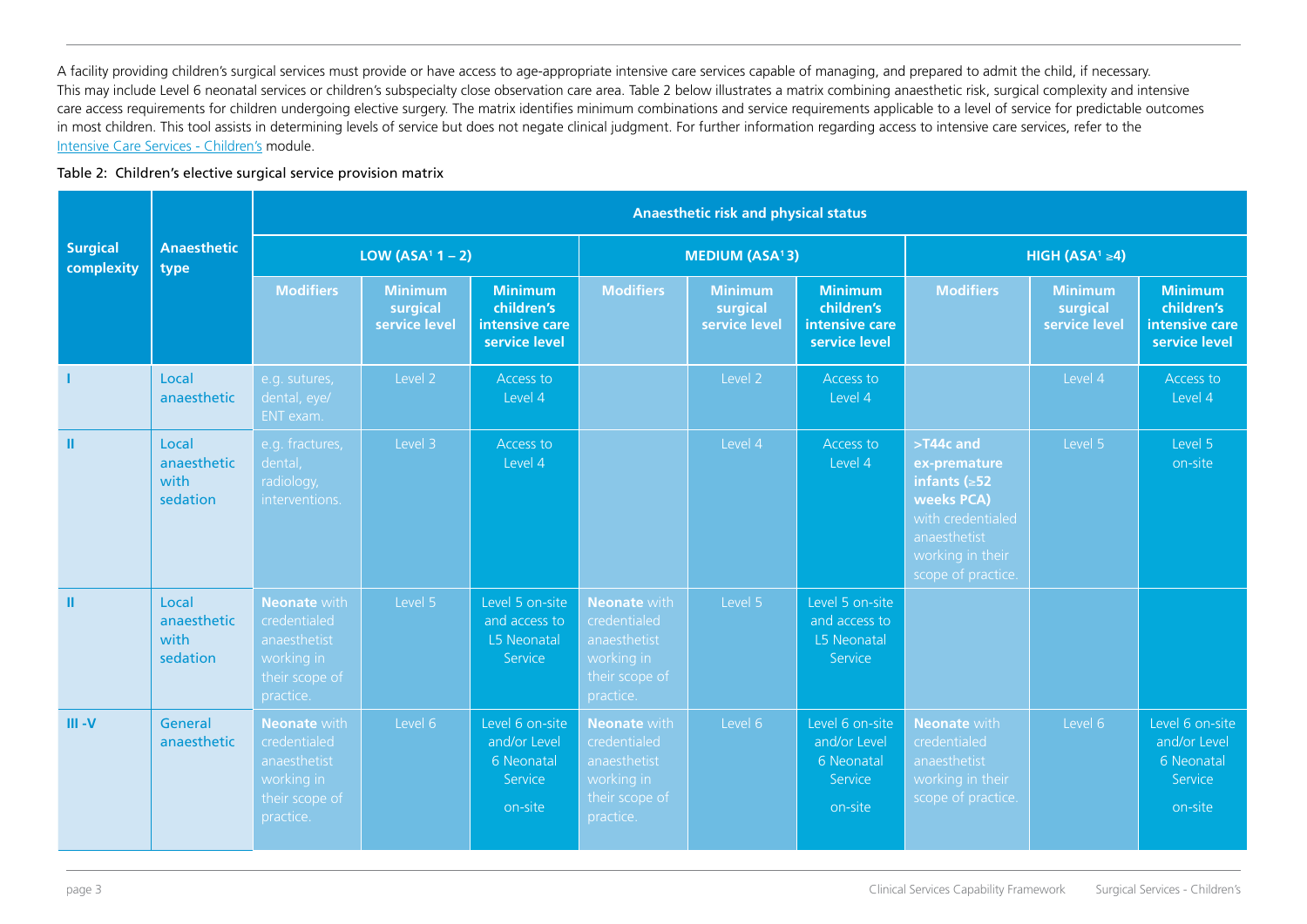| <b>Surgical</b><br>complexity | <b>Anaesthetic</b><br>type                                             | <b>Anaesthetic risk and physical status</b>                                                                                                                                                                                                                                                                                             |                                             |                                                                 |                                                                                                                                                                                                                                                                                                                                                                                                                                                                                                                                                        |                                             |                                                                 |                                                                                                                                                               |                                                |                                                                    |  |
|-------------------------------|------------------------------------------------------------------------|-----------------------------------------------------------------------------------------------------------------------------------------------------------------------------------------------------------------------------------------------------------------------------------------------------------------------------------------|---------------------------------------------|-----------------------------------------------------------------|--------------------------------------------------------------------------------------------------------------------------------------------------------------------------------------------------------------------------------------------------------------------------------------------------------------------------------------------------------------------------------------------------------------------------------------------------------------------------------------------------------------------------------------------------------|---------------------------------------------|-----------------------------------------------------------------|---------------------------------------------------------------------------------------------------------------------------------------------------------------|------------------------------------------------|--------------------------------------------------------------------|--|
|                               |                                                                        | LOW (ASA <sup>1</sup> $1 - 2$ )                                                                                                                                                                                                                                                                                                         |                                             |                                                                 |                                                                                                                                                                                                                                                                                                                                                                                                                                                                                                                                                        | <b>MEDIUM (ASA<sup>1</sup>3)</b>            |                                                                 | HIGH (ASA <sup>1</sup> $\geq$ 4)                                                                                                                              |                                                |                                                                    |  |
|                               |                                                                        | <b>Modifiers</b>                                                                                                                                                                                                                                                                                                                        | <b>Minimum</b><br>surgical<br>service level | <b>Minimum</b><br>children's<br>intensive care<br>service level | <b>Modifiers</b>                                                                                                                                                                                                                                                                                                                                                                                                                                                                                                                                       | <b>Minimum</b><br>surgical<br>service level | <b>Minimum</b><br>children's<br>intensive care<br>service level | <b>Modifiers</b>                                                                                                                                              | <b>Minimum</b><br>surgical<br>service<br>level | <b>Minimum</b><br>children's<br>intensive<br>care service<br>level |  |
| Ш                             | Local<br>anaesthetic<br>with<br>sedation<br>and general<br>anaesthetic | >1 year of age<br>with credentialed<br>anaesthetist<br>working in their<br>scope of practice.<br>>2 years of age<br>with credentialed<br>anaesthetist<br>working in<br>their scope of<br>practice or facility<br>credentialed<br>non-specialist<br>anaesthetist. <sup>a</sup><br>>4 years of age<br>with non-specialist<br>anaesthetist | Level 3                                     | Access to<br>Level 4                                            | >1 year of age with<br>credentialed anaesthetist<br>working in their scope of<br>practice.<br>>6 months of aged and<br>no comorbidities with<br>credentialed anaesthetist<br>working in their scope<br>of practice and allocated<br>children's area for<br>post-surgical nursing<br>management.<br>T44 <sup>c</sup> or well ex-<br>premature and no<br>comorbidities ( $\geq$ 52<br>weeks PCA) with<br>credentialed anaesthetist<br>working in their scope<br>of practice and allocated<br>children's area for<br>post-surgical nursing<br>management. | Level 4                                     | Access to<br>Level 4                                            | $> T44c$ and ex-<br>premature<br><b>infants</b><br>$( \ge 52$ weeks<br>PCA) with<br>credentialed<br>anaesthetist<br>working in<br>their scope of<br>practice. | Level 5                                        | Level 5<br>on-site                                                 |  |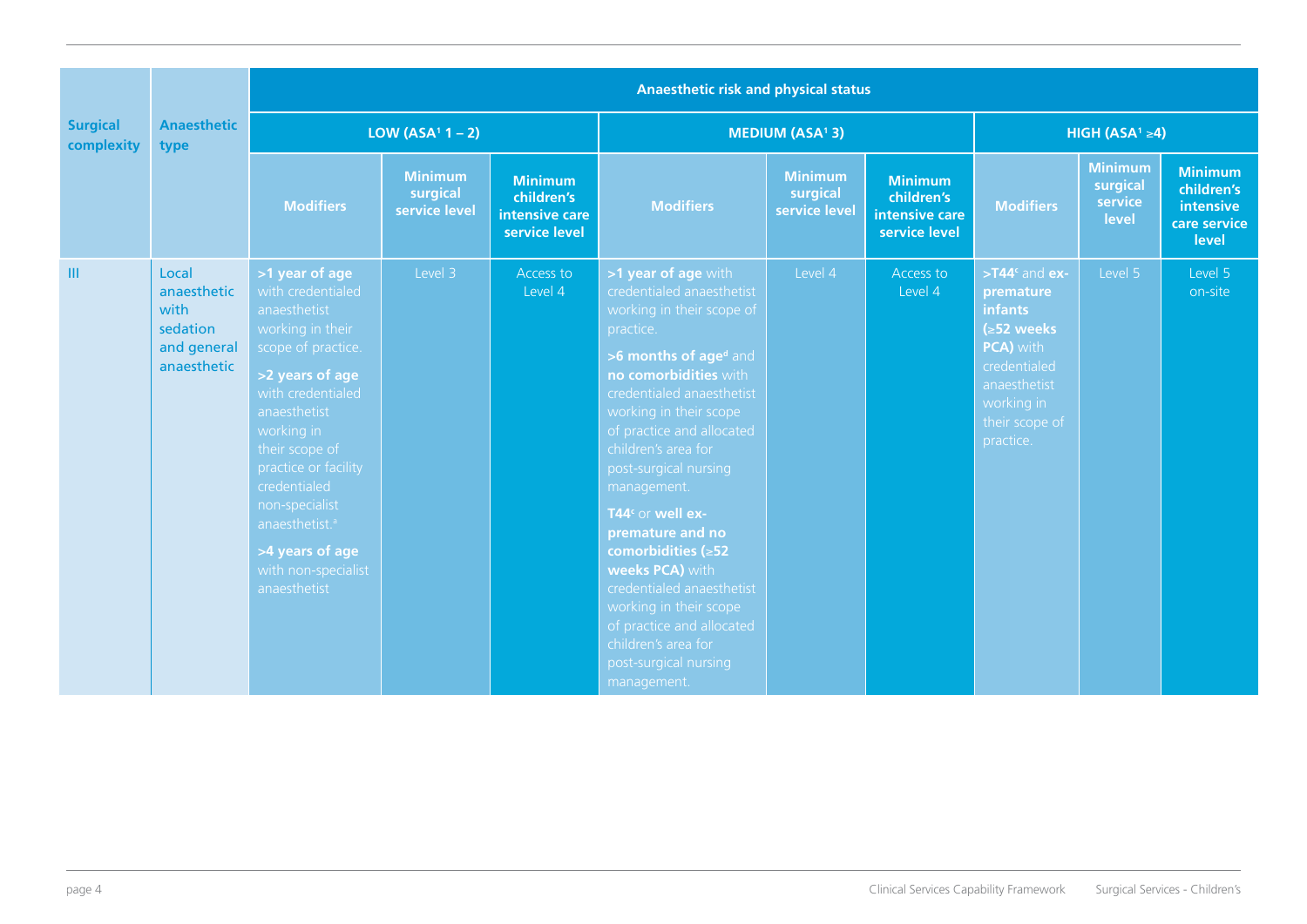|                 | <b>Anaesthetic</b><br>type                               | Anaesthetic risk and physical status                                                                                                                                                                                                                                                                                                                                                                            |                                             |                                                                 |                                                                                                                                                                                                                                                                                                                                                                                                                                                                                                                                                    |                                             |                                                                 |                                                                                                                                                              |                                                |                                                                    |  |  |
|-----------------|----------------------------------------------------------|-----------------------------------------------------------------------------------------------------------------------------------------------------------------------------------------------------------------------------------------------------------------------------------------------------------------------------------------------------------------------------------------------------------------|---------------------------------------------|-----------------------------------------------------------------|----------------------------------------------------------------------------------------------------------------------------------------------------------------------------------------------------------------------------------------------------------------------------------------------------------------------------------------------------------------------------------------------------------------------------------------------------------------------------------------------------------------------------------------------------|---------------------------------------------|-----------------------------------------------------------------|--------------------------------------------------------------------------------------------------------------------------------------------------------------|------------------------------------------------|--------------------------------------------------------------------|--|--|
| <b>Surgical</b> |                                                          | LOW (ASA <sup>1</sup> $1 - 2$ )                                                                                                                                                                                                                                                                                                                                                                                 |                                             |                                                                 |                                                                                                                                                                                                                                                                                                                                                                                                                                                                                                                                                    | <b>MEDIUM (ASA<sup>1</sup>3)</b>            |                                                                 |                                                                                                                                                              | HIGH (ASA <sup>1</sup> $\geq$ 4)               |                                                                    |  |  |
| complexity      |                                                          | <b>Modifiers</b>                                                                                                                                                                                                                                                                                                                                                                                                | <b>Minimum</b><br>surgical<br>service level | <b>Minimum</b><br>children's<br>intensive care<br>service level | <b>Modifiers</b>                                                                                                                                                                                                                                                                                                                                                                                                                                                                                                                                   | <b>Minimum</b><br>surgical<br>service level | <b>Minimum</b><br>children's<br>intensive care<br>service level | <b>Modifiers</b>                                                                                                                                             | <b>Minimum</b><br>surgical<br>service<br>level | <b>Minimum</b><br>children's<br>intensive<br>care service<br>level |  |  |
| IV              | General<br>anaesthetic<br>and<br>regional<br>anaesthetic | >1 year of age<br>with credentialed<br>anaesthetist<br>working in their<br>scope of practice.<br>>6 months of<br>age <sup>d</sup> and no<br>comorbidities<br>with credentialed<br>anaesthetist<br>working in their<br>scope of practice.<br>T44 <sup>c</sup> or well ex-<br>premature and<br>no comorbidities<br>(≥52 weeks PCA)<br>with credentialed<br>anaesthetist<br>working in their<br>scope of practice. | Level 4                                     | Access to<br>Level 4                                            | <b>Medium risk children</b><br>$(ASA1 1-2)$ due to age or<br>history of prematurity,<br>including ex-premature<br>infants $\geq$ T44 $\circ$ PCA, with<br>credentialed anaesthetist<br>working in their scope<br>of practice, designated<br>children's close<br>observation care beds<br>and children's ward.<br>>T44c or ex-premature<br>infants $\geq 52$ weeks<br>$PCA (ASA1 3)$ with<br>credentialed anaesthetist<br>working in their scope of<br>practice and designated<br>children's close<br>observation care beds<br>and children's ward. | Level 4                                     | Access to<br>Level 4                                            | $> T44c$ and ex-<br>premature<br><b>infants</b><br>$\leq 52$ weeks<br>PCA) with<br>credentialed<br>anaesthetist<br>working in<br>their scope of<br>practice. | Level 5                                        | Level 5<br>on-site                                                 |  |  |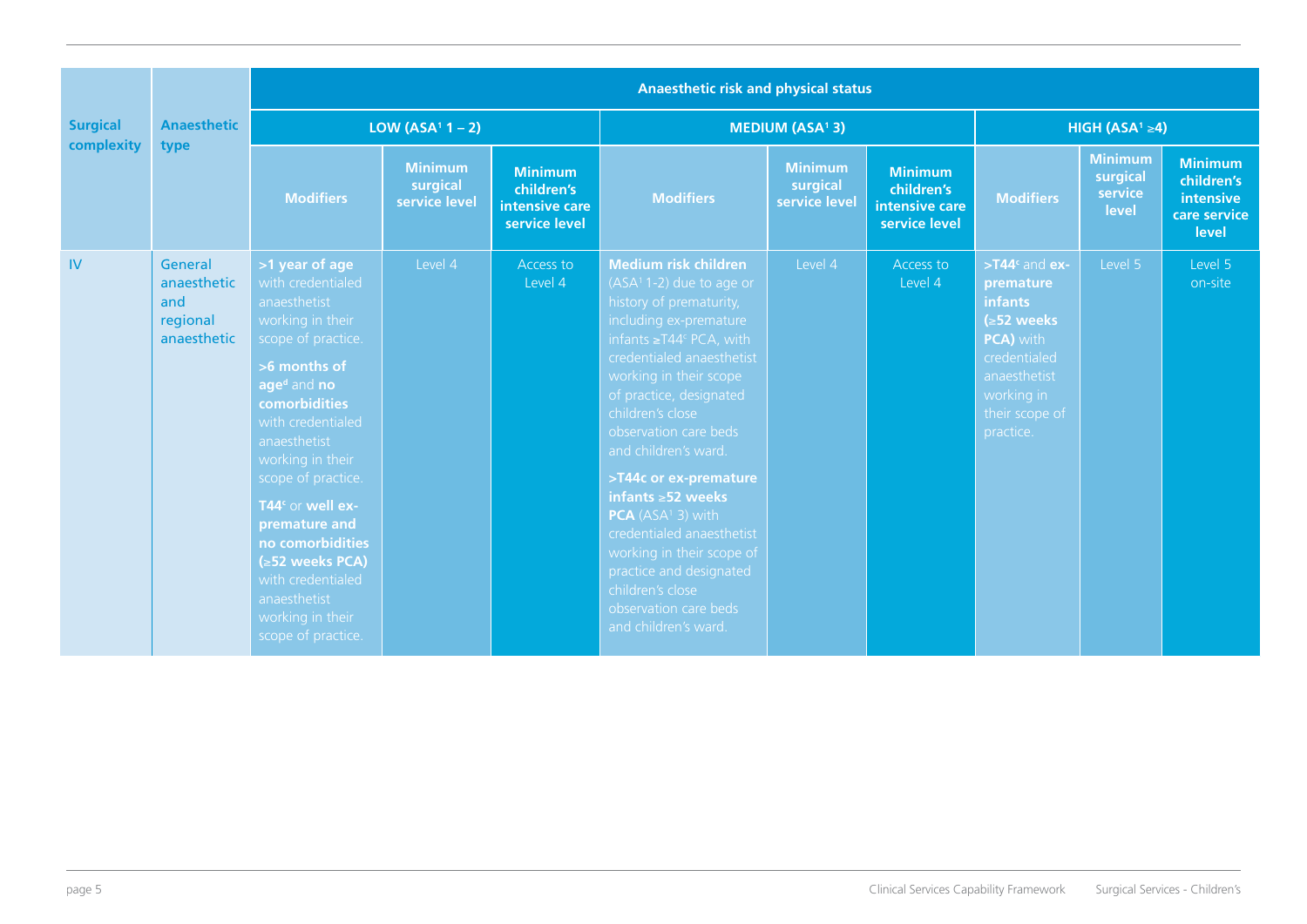|                 | <b>Anaesthetic</b><br>type | <b>Anaesthetic risk and physical status</b>                                                                                                                                                                                                                                                                                                                                        |                                             |                                                                 |                                                                                                                                                                                                                                                                                                                                                                                               |                                             |                                                                 |                  |                                                |                                                                    |  |  |
|-----------------|----------------------------|------------------------------------------------------------------------------------------------------------------------------------------------------------------------------------------------------------------------------------------------------------------------------------------------------------------------------------------------------------------------------------|---------------------------------------------|-----------------------------------------------------------------|-----------------------------------------------------------------------------------------------------------------------------------------------------------------------------------------------------------------------------------------------------------------------------------------------------------------------------------------------------------------------------------------------|---------------------------------------------|-----------------------------------------------------------------|------------------|------------------------------------------------|--------------------------------------------------------------------|--|--|
| <b>Surgical</b> |                            |                                                                                                                                                                                                                                                                                                                                                                                    | LOW (ASA <sup>1</sup> $1 - 2$ )             |                                                                 |                                                                                                                                                                                                                                                                                                                                                                                               | <b>MEDIUM (ASA<sup>1</sup>3)</b>            |                                                                 |                  | HIGH (ASA <sup>1</sup> $\geq$ 4)               |                                                                    |  |  |
| complexity      |                            | <b>Modifiers</b>                                                                                                                                                                                                                                                                                                                                                                   | <b>Minimum</b><br>surgical<br>service level | <b>Minimum</b><br>children's<br>intensive care<br>service level | <b>Modifiers</b>                                                                                                                                                                                                                                                                                                                                                                              | <b>Minimum</b><br>surgical<br>service level | <b>Minimum</b><br>children's<br>intensive care<br>service level | <b>Modifiers</b> | <b>Minimum</b><br>surgical<br>service<br>level | <b>Minimum</b><br>children's<br>intensive<br>care service<br>level |  |  |
| $\mathsf{V}$    | General<br>anaesthetic     | >1 year of age<br>with credentialed<br>specialist<br>anaesthetist<br>working in their<br>scope of practice.<br>>6 months<br>of age <sup>d</sup> with<br>credentialed<br>anaesthetist<br>working in their<br>scope of practice.<br>$> T44c$ and<br>ex-premature<br>infants $( \ge 52)$<br>weeks PCA)<br>with credentialed<br>anaesthetist<br>working in their<br>scope of practice. | Level 5                                     | Level 5<br>on-site                                              | >1 year of age with<br>credentialed specialist<br>anaesthetist working in<br>their scope of practice.<br>>6 months of age <sup>d</sup><br>with credentialed<br>anaesthetist working in<br>their scope of practice.<br>T44 <sup>c</sup> or well ex-<br>premature and no<br>comorbidities $( \ge 52)$<br>weeks PCA) with<br>credentialed anaesthetist<br>working in their scope of<br>practice. | Level 5                                     | Level 5<br>on-site                                              |                  |                                                |                                                                    |  |  |

#### Key:

- **non-specialist anaesthetist** refers to a medical practitioner (GP) with credentials in anaesthesia. In accordance with the JCCA, endorsement for elective paediatric anaesthesia down to age 2 years may be granted on an individual practitioner basis after demonstration of assessment/accreditation and competency by regional representatives of the JCCA. Such endorsement is to be related to the individual's documented training in paediatric anaesthesia in this age group.
- <sup>b</sup> **T** refers to a term infant (that is greater than or equal to 37 weeks gestation at birth).<sup>2, 3,4</sup>
- c **T44** refers to a term infant who is greater than or equal to 44 weeks PCA.
- <sup>d</sup> refers to children with medium to high post-anaesthetic care requirements due to age only, but no associated severe systemic disease, having particular procedures with low perioperative risks, such as nasal cautery, removal of foreign body from nose and ear, insertion of grommets, examination of ears or eyes under general anaesthetic, tear duct probing, circumcision and other similar procedures, performed by registered surgical specialists with appropriate subspecialty credentialing and defined scope of practice.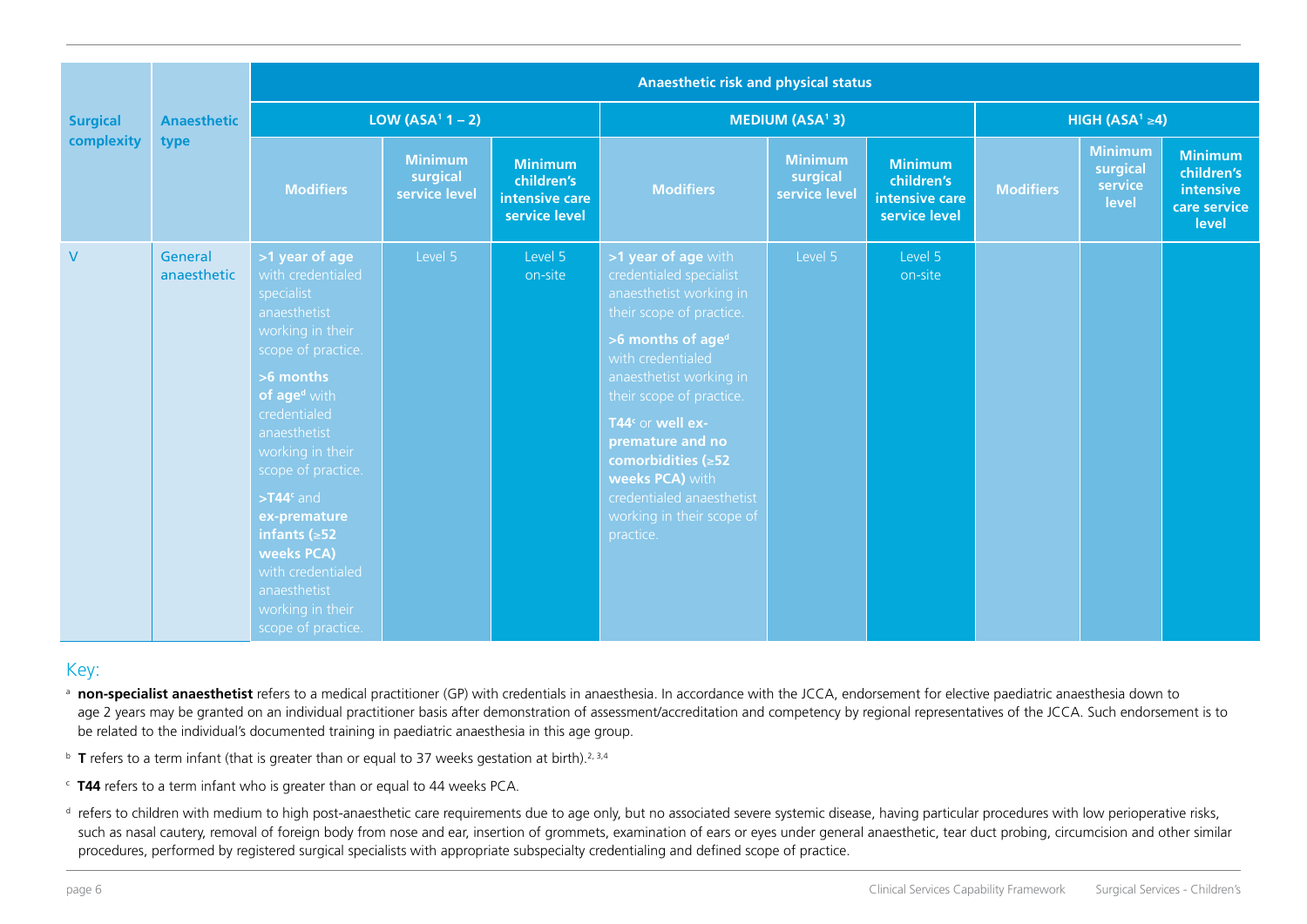<sup>e</sup>**PS** refers to specific procedures such as inguinal hernia and pyloromyotomy performed only by registered medical specialists with credentials in children's surgery.

<sup>f</sup>**PCA** refers to post-conceptional age.

The following **definitions** are used in the Surgical Services - Children's module:

- > a **premature infant** is less than 37 weeks gestation at birth.2,3,4
- > a **premature infant with comorbidities** is an infant less than 37 weeks gestation at birth with additional conditions (e.g. less than 37 weeks gestation at birth with anaemia).4
- > a **neonate** is an infant in the first 28 days of life.
- > **post-conceptional age** (PCA) is the gestational age plus postnatal age (in weeks).

**credentialed specialist anaesthetist** is a registered medical specialist with credentials in anaesthesia as credentialed by the facility. Credentialed specialist anaesthetists working in a children's surgical service are typically registered medical specialist with credentials in anaesthesia who spends the majority of their workload providing children's anaesthesia.

## Service Networks

In addition to what is outlined in the Fundamentals of the Framework, specific service network requirements include:

- $>$  services provided in the context of an established service network across all service levels to facilitate referral and transfer of patients to or from higher level services, where necessary
- > documented processes between interrelated and interdependent services
- > may encompass both public and private services.

# Service Requirements

In addition to what is outlined in the Fundamentals of the Framework, specific service requirements include:

- > documented processes with emergency services
- > involvement in the planning of anaesthetic services and development of emergency anaesthetic services, where relevant
- > provide relevant clinical indicator data to satisfy accreditation and other statutory reporting obligations.
- > compliance with SA Health policy directives and guidelines that are referenced at:
	- > [SA Health Policy Directives](http://inside.sahealth.sa.gov.au/wps/wcm/connect/non-public+content/sa+health+intranet/business+units/health+system+development/office+of+the+chief+executive/policies/directives/policy+directives)
	- > [SA Health Policy Guidelines](http://inside.sahealth.sa.gov.au/wps/wcm/connect/non-public+content/sa+health+intranet/business+units/health+system+development/office+of+the+chief+executive/policies/guidelines/policy+guidelines)
	- > [SA Health Clinical Directives and Guidelines](http://inside.sahealth.sa.gov.au/wps/wcm/connect/non-public+content/sa+health+intranet/business+units/health+system+development/office+of+the+chief+executive/policies/clinical+directives+and+guidelines)

## Workforce Requirements

The CSCF does not prescribe staffing ratios, absolute skill mix, or clerical and/or administration workforce requirements for a team providing a service, as these are best determined locally and in accordance with relevant industrial instruments. Where minimum standards, guidelines or benchmarks are available, the requirements outlined in this module should be considered as a guide only. All staffing requirements should be read in conjunction with the Health Care Act 2008, Awards and relevant Enterprise Agreements including, but not limited to:

- > SA Health Salaried Medical Officers Enterprise Agreement 2013
- > SA Health Visiting Medical Specialists Enterprise Agreement 2012
- > SA Health Clinical Academics Enterprise Agreement 2014
- > Nursing/Midwifery (South Australian Public Sector) Enterprise Agreement 2013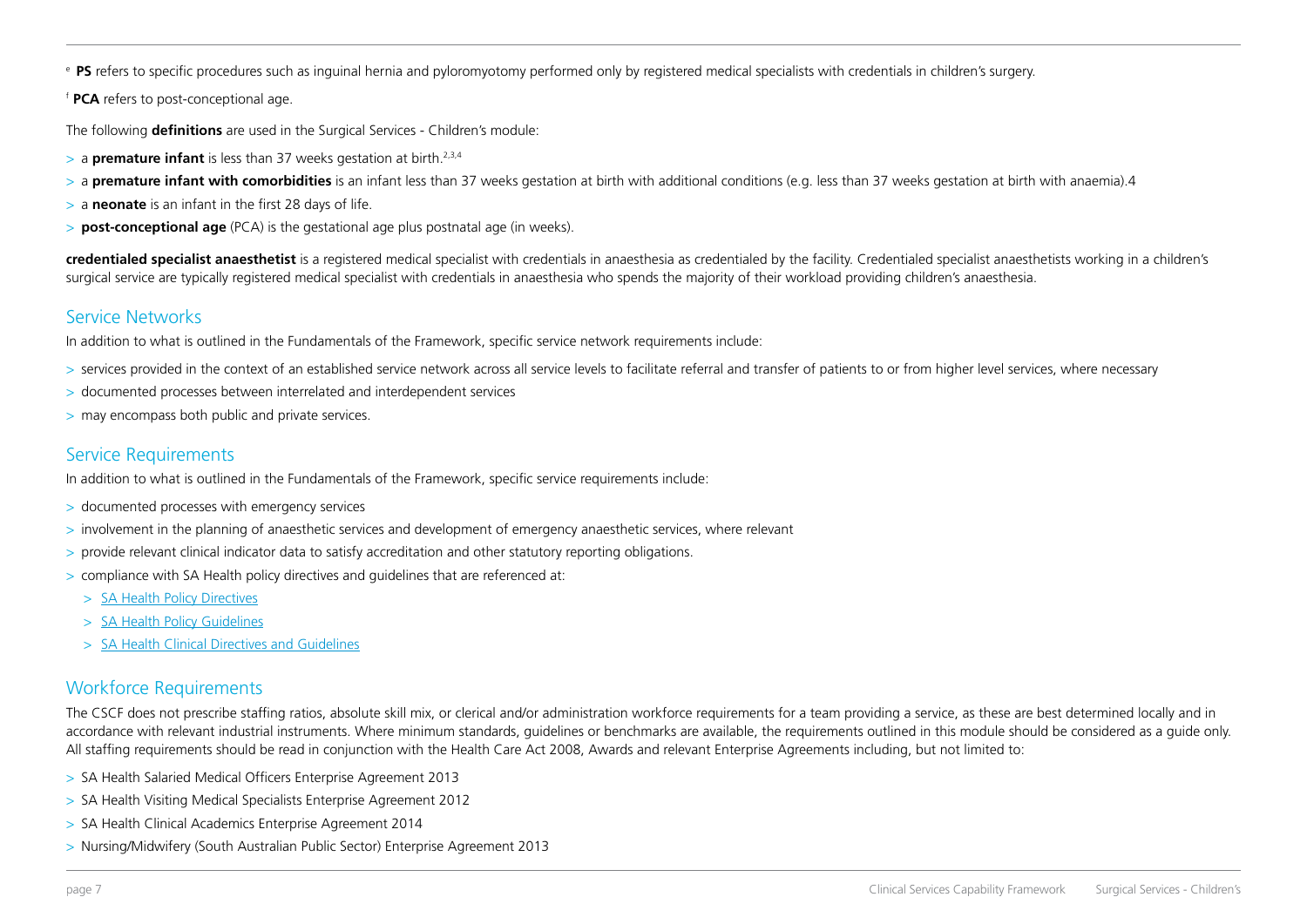- > SA Ambulance Service Enterprise Agreement 2011
- > SA Public Sector Wages Parity Enterprise Agreement Salaried 2014

In addition to what is outlined in the *Fundamentals of the Framework*, specific workforce requirements include the following:

- > surgery can only be performed by suitably qualified and experienced health professionals authorised under legislation and credentialed by the health service Credentialing and Clinical Privileging Committee or equivalent
- > surgeon trainees must be supervised according to RACS' professional documents and guidelines5 or documents and guidelines of other relevant professional bodies
- > all medical practitioners (registrars) in training must be supervised by a registered medical specialist with credentials in surgery or surgical subspecialty as per RACS' guidelines
- > conscious sedation can only be performed by a person authorised under legislation, and in keeping with ANZCA Document PS09.
- > staff directly providing anaesthetic services must be assigned responsibilities commensurate with their level of training and education, competence, experience, required level of supervision, credentials and scope of practice in accordance with particular statutory legislation
- > medical practitioners (general practitioners) trained in surgery who have successfully completed RACS training for general practitioner surgical proceduralists, and have approval to practise by the Joint Consultative Committee on Surgery, and other suitably qualified and experienced health professionals approved by national registering bodies, may provide specific surgical services, consequent to credentialing and defining scope of clinical practice.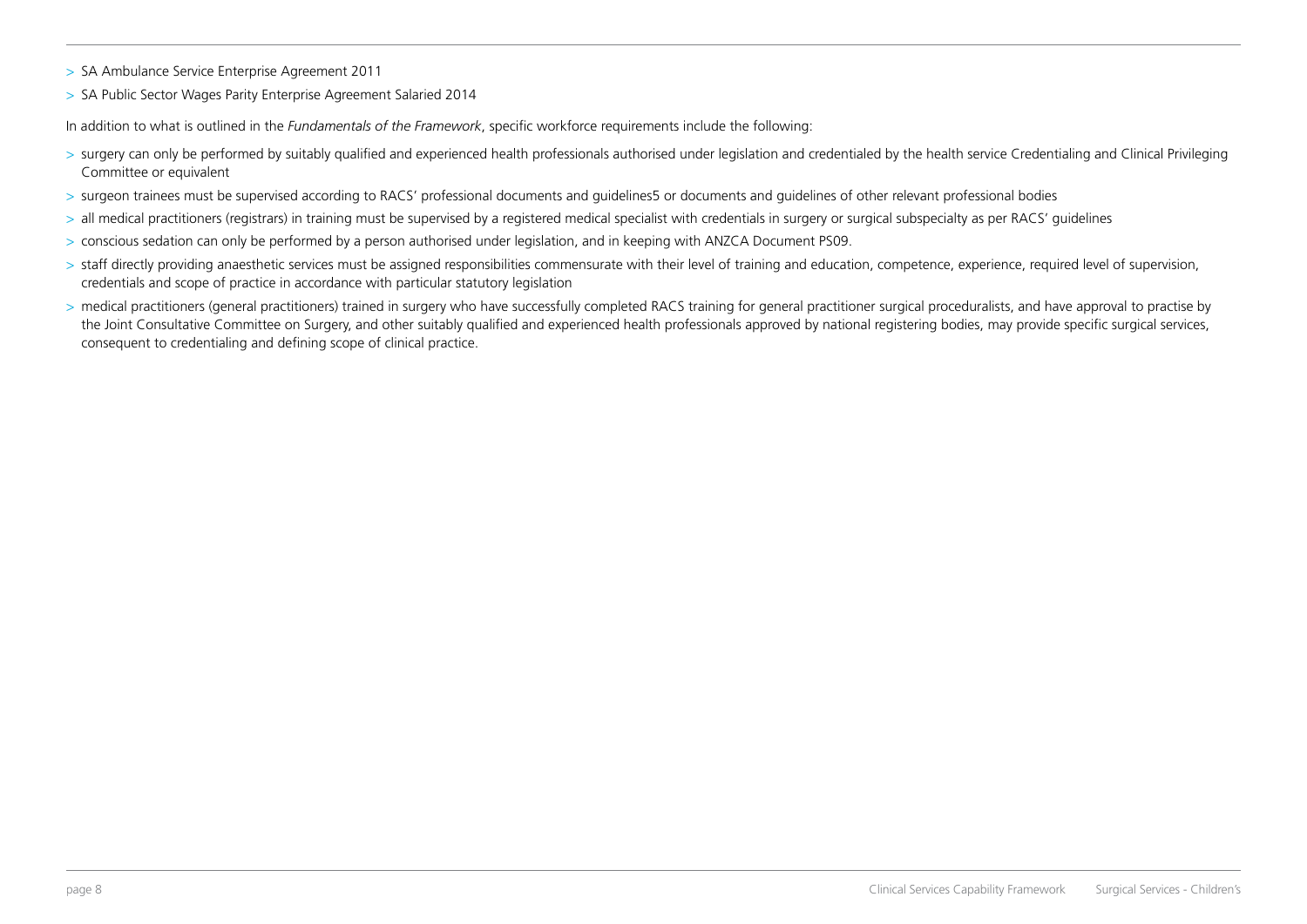| <b>Surgical</b><br>Services-<br><b>Children's</b> | Level <sub>2</sub>                                                                                                                                                                                                                                                                                                                                                                                                                                                                                                                                                                                                                                                                                                                                                                                                                                                                                                                                                                                                                                                                                                                                                                                                                                                                                                                    | Level 3                                                                                                                                                                                                                                                                                                                                                                                                                                                                                                                                                                                                                                                                                                                                                                                                                                                                                                                                                                                                                                                                                                                                                                                                                                                                                                                                                                                                                                                                                                                                                                                                                                                                                                                                                                                                                                                                                                                                                                                                                                                                                          | Level 4                                                                                                                                                                                                                                                                                                                                                                                                                                                                                                                                                                                                                                                                                                                                                                                                                                                                                                                                                                                                                                                                                                                                                                                                     | Level 5                                                                                                                                                                                                                                                                                                                                                                                                                                                                                                                                                                                                                                                                                                                                                                                                                                                                                                                                                              | Level 6                                                                                                                                                                                                                                                                                                                                                                                                                                                                                                                                                                                                                                                                                                                                                                                                                                                                                                                                                                                                                                                                                                                                                                                                                                                |
|---------------------------------------------------|---------------------------------------------------------------------------------------------------------------------------------------------------------------------------------------------------------------------------------------------------------------------------------------------------------------------------------------------------------------------------------------------------------------------------------------------------------------------------------------------------------------------------------------------------------------------------------------------------------------------------------------------------------------------------------------------------------------------------------------------------------------------------------------------------------------------------------------------------------------------------------------------------------------------------------------------------------------------------------------------------------------------------------------------------------------------------------------------------------------------------------------------------------------------------------------------------------------------------------------------------------------------------------------------------------------------------------------|--------------------------------------------------------------------------------------------------------------------------------------------------------------------------------------------------------------------------------------------------------------------------------------------------------------------------------------------------------------------------------------------------------------------------------------------------------------------------------------------------------------------------------------------------------------------------------------------------------------------------------------------------------------------------------------------------------------------------------------------------------------------------------------------------------------------------------------------------------------------------------------------------------------------------------------------------------------------------------------------------------------------------------------------------------------------------------------------------------------------------------------------------------------------------------------------------------------------------------------------------------------------------------------------------------------------------------------------------------------------------------------------------------------------------------------------------------------------------------------------------------------------------------------------------------------------------------------------------------------------------------------------------------------------------------------------------------------------------------------------------------------------------------------------------------------------------------------------------------------------------------------------------------------------------------------------------------------------------------------------------------------------------------------------------------------------------------------------------|-------------------------------------------------------------------------------------------------------------------------------------------------------------------------------------------------------------------------------------------------------------------------------------------------------------------------------------------------------------------------------------------------------------------------------------------------------------------------------------------------------------------------------------------------------------------------------------------------------------------------------------------------------------------------------------------------------------------------------------------------------------------------------------------------------------------------------------------------------------------------------------------------------------------------------------------------------------------------------------------------------------------------------------------------------------------------------------------------------------------------------------------------------------------------------------------------------------|----------------------------------------------------------------------------------------------------------------------------------------------------------------------------------------------------------------------------------------------------------------------------------------------------------------------------------------------------------------------------------------------------------------------------------------------------------------------------------------------------------------------------------------------------------------------------------------------------------------------------------------------------------------------------------------------------------------------------------------------------------------------------------------------------------------------------------------------------------------------------------------------------------------------------------------------------------------------|--------------------------------------------------------------------------------------------------------------------------------------------------------------------------------------------------------------------------------------------------------------------------------------------------------------------------------------------------------------------------------------------------------------------------------------------------------------------------------------------------------------------------------------------------------------------------------------------------------------------------------------------------------------------------------------------------------------------------------------------------------------------------------------------------------------------------------------------------------------------------------------------------------------------------------------------------------------------------------------------------------------------------------------------------------------------------------------------------------------------------------------------------------------------------------------------------------------------------------------------------------|
| <b>Service</b><br>description                     | > provided in setting without<br>anaesthetic or perioperative<br>service.<br>> operates on demand and<br>manages low-risk patients who<br>fall into the category of surgical<br>complexity (SC) I.<br>> minor diagnostic and<br>therapeutic surgical procedures<br>undertaken (such procedures<br>usually on the body surface and<br>only require local anaesthetic,<br>including removal of small<br>skin lesions, excision of small<br>neuromas, minor sutures,<br>drainage of abscesses, and<br>excision of subcutaneous<br>tumours).<br>> procedures do not involve<br>penetration of internal body<br>cavities via the epithelium other<br>than with a needle.<br>> most procedures requiring local<br>anaesthesia will be performed<br>in ambulatory, day-stay or<br>emergency-room settings.<br>> Anaesthetic Services - Children's<br>are not accessible 24 hours a<br>day and no elective surgical<br>services are provided.<br>> services may be provided<br>by suitably qualified and<br>experienced medical<br>practitioners, dentists or health<br>practitioners authorised under<br>legislation (but service not<br>available 24 hour/s).<br>$>$ where there is an emergency,<br>it may be necessary for general<br>practitioners to provide services<br>akin to anaesthesia as part of<br>resuscitation at this level. | > provided predominantly in hospital setting with limited,<br>but designated, anaesthetic, perioperative and sterilising<br>services.<br>$>$ may be undertaken in a day hospital or inpatient facility.<br>> inpatient service may be temporarily upgraded with<br>provision of outreach services by formally approved higher<br>level service.<br>> may be staffed by medical practitioners (general<br>practitioners) with credentials and defined scope of practice<br>to provide surgical and anaesthetic services.<br>> may be supported by visiting registered medical specialists<br>with credentials in surgery and/or surgical subspecialties.<br>> registered medical specialists with credentials in anaesthesia<br>may provide anaesthesia for elective surgery lists.<br>> manages (refer to Table 1):<br>- surgical complexity II procedures with low<br>anaesthetic risk<br>- surgical complexity III procedures with low anaesthetic<br>risk to a child<br>• greater than 2 years of age where there is registered<br>medical specialist with credentials in anaesthesia or<br>facility-credentialed medical practitioner<br>• greater than 4 years of age where there is medical<br>practitioner (general practitioner) with credentials in<br>anaesthesia<br>- surgical complexity III with low anaesthetic risk (day<br>surgery facilities<br>- Specialist Paediatric Surgery) for child greater than 1<br>year of age where anaesthetic is delivered by registered<br>medical specialist with credentials in anaesthesia and<br>paediatrics.<br>> must have access to Level 4 children's intensive care service<br>and be capable of providing immediate resuscitation and<br>short-term cardiorespiratory support until patient transfer<br>to an intensive care service (this access must include<br>documented processes for transfer and acceptance of<br>patients between public and private services and<br>SA Ambulance Service).<br>> selection of patients and surgical procedures should ensure<br>intensive care admission would be unexpected and rare<br>event. | > provides routine elective<br>surgery performed by surgical<br>specialists.<br>> services undertaken across<br>broad range of facilities<br>supported by differing levels<br>of clinical perioperative<br>expertise on-site.<br>> dedicated children's ward or<br>recovery area exists.<br>> may have dedicated children's<br>close observation care areas,<br>but does not have on-site<br>neonatal intensive care<br>services.<br>> complexity of surgery provided<br>depends on standard of<br>children's-specific post-surgical<br>facilities and accessibility of<br>specialised children's medical<br>staff and includes (refer to<br>Table $1$ :<br>- surgical complexity I with<br>high anaesthetic risk /<br>- surgical complexity II with<br>medium anaesthetic risk /<br>- surgical complexity III<br>with low and medium<br>anaesthetic risk and surgical<br>complexity IV with low<br>anaesthetic risk for a child:<br>• greater than 1 year of<br>age with anaesthesia<br>performed by registered<br>medical specialist with<br>credentials in anaesthesia<br>- surgical complexity IV with<br>medium anaesthetic risk<br>due to age or history of<br>prematurity with ASA 1-2:<br>continued | > provided in designated<br>children's hospital or<br>general hospital for adults<br>and children.<br>> provides surgery for<br>neonates and children<br>whose condition does not<br>require on-site Level 6<br>superspecialties.<br>> must have on-site Level 5<br>children's intensive care<br>services.<br>> manages (refer to Table 1):<br>Neonates:<br>- surgical complexity I and<br>II with low to medium<br>anaesthetic risk.<br>Children (over T44 and<br>ex-premature infants greater<br>than or equal to 52 weeks<br>$PCA$ :<br>$-$ surgical complexity I to IV<br>with high anaesthetic risk<br>- surgical complexity V<br>with low and medium<br>anaesthetic risk.<br>> manages increased levels<br>of risk until transfer to<br>highest level of service<br>arranged.<br>> children with oncological<br>diseases can be cared for<br>under direction of Level<br>6 children's oncology<br>medical service (e.g.<br>central venous line<br>management). | > specialist, statewide and,<br>where applicable, interstate<br>service.<br>> manages children with<br>highest level of risk and<br>surgical complexity in<br>specified areas of expertise.<br>> cares for children of all ages<br>and provides surgical care<br>for complex surgical patients<br>requiring input of multiple<br>children's subspecialists and/<br>or prolonged intensive care<br>support not available in<br>Level 5 service.<br>$>$ there is critical mass of<br>staff expertise providing<br>statewide leadership<br>and education in clinical<br>management to other levels<br>of children's services.<br>> major provider of telehealth<br>and statewide consultation-<br>liaison services.<br>> supported by wide range<br>of medical and surgical<br>subspecialties and support<br>services within large health<br>facility.<br>> all elective surgery for<br>children with oncological<br>disease coordinated via Level<br>6 service including timely<br>consultation with children's<br>oncology specialist occurring<br>following presentation and,<br>where possible, prior to<br>any surgical intervention<br>(documented processes and<br>clear referral pathways must<br>be evident between lower<br>and higher levels). |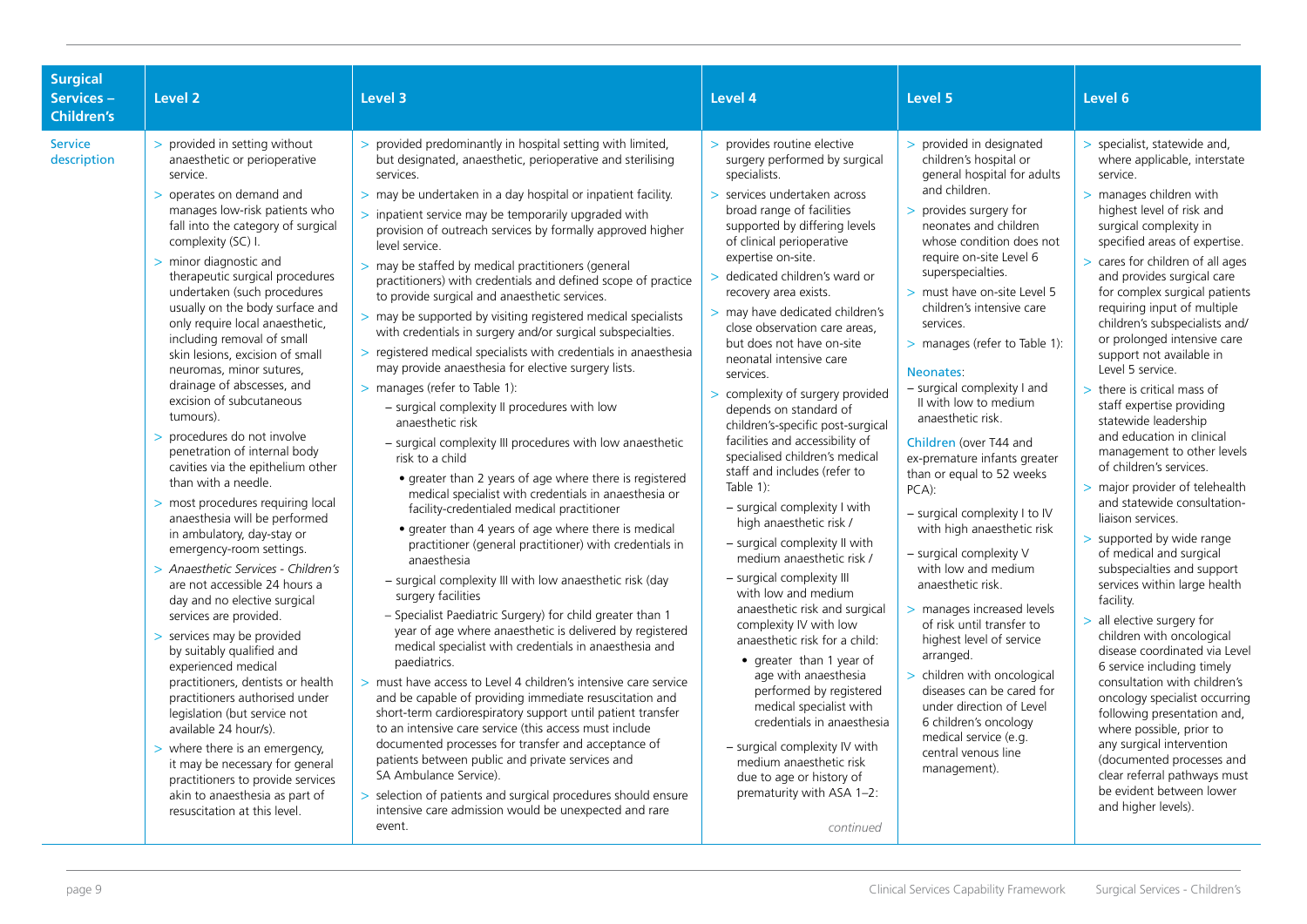| <b>Surgical</b><br>Services-<br><b>Children's</b> | Level 2 | Level 3 | Level 4                                                                                                                                                                                                                                                                                                                                                    | Level 5 | Level 6 |
|---------------------------------------------------|---------|---------|------------------------------------------------------------------------------------------------------------------------------------------------------------------------------------------------------------------------------------------------------------------------------------------------------------------------------------------------------------|---------|---------|
| <b>Service</b><br>description                     |         |         | • only in facilities with designated children's close observation<br>care beds and children's ward, and only when performed<br>by registered medical specialist with credentials in children's<br>surgery, and registered medical specialist with credentials in<br>anaesthesia with competency and defined scope of practice<br>in children's anaesthesia |         |         |
|                                                   |         |         | • must be registered medical specialist with credentials in<br>paediatrics accessible 24 hours for on-site consultation, and<br>registered nurse trained in advanced paediatric life support<br>for term infants and for well, ex-premature infants with no<br>other comorbidities greater than or equal to 44 weeks PCA.                                  |         |         |
|                                                   |         |         | - surgical complexity IV with ASA 3:                                                                                                                                                                                                                                                                                                                       |         |         |
|                                                   |         |         | • only in facilities with designated children's close observation<br>care beds and children's ward and only when performed<br>by registered surgical and anaesthetic specialists with<br>recognised training and credentialing in children's sub-<br>specialisation                                                                                        |         |         |
|                                                   |         |         | • must be registered medical specialist with credentials in<br>paediatrics accessible 24 hours for on-site consultation and<br>registered nurse trained in advanced paediatric life support<br>for infants greater than or equal to 52 weeks PCA.                                                                                                          |         |         |
|                                                   |         |         | > must have access to Level 4 children's intensive care service and<br>be capable of providing immediate resuscitation and short-term<br>cardiorespiratory support until patient transfer to intensive care<br>service.                                                                                                                                    |         |         |
|                                                   |         |         | > must have documented processes with higher level services<br>ensuring access to information related to latest evidence-based<br>care and treatment.                                                                                                                                                                                                      |         |         |
|                                                   |         |         | > medical practitioners must have credentials and defined scope of<br>practice enabling them to provide surgery to children.                                                                                                                                                                                                                               |         |         |
|                                                   |         |         | > service is supported by specialist anaesthetists and fully<br>functioning perioperative services.                                                                                                                                                                                                                                                        |         |         |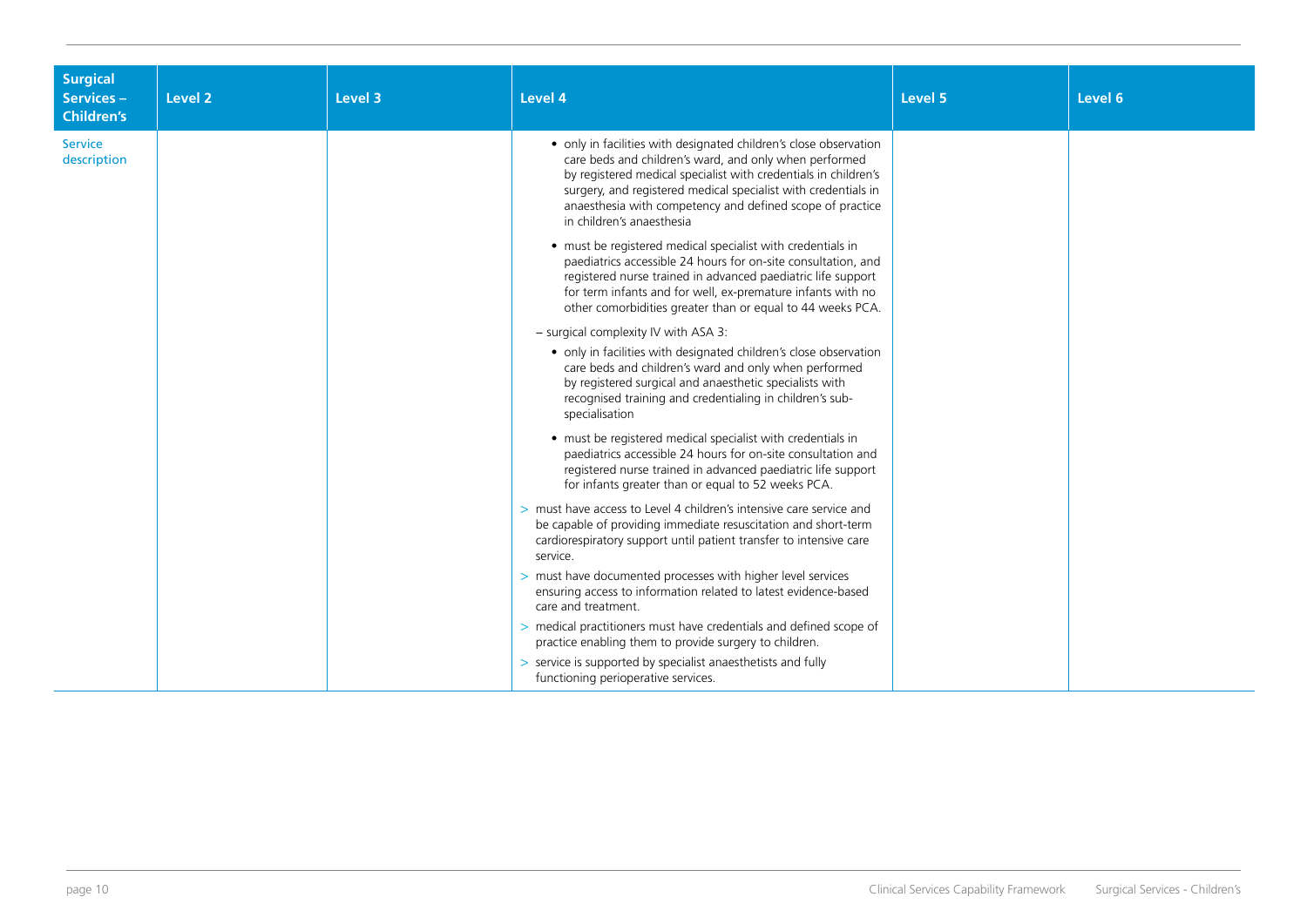| <b>Surgical</b><br><b>Services -</b><br><b>Children's</b> | Level <sub>2</sub>                                                                                                                                                                                                        | Level 3                                                                                                                                                                                                                                                                                                                                                                                                                                                                                                                                                                                                                                                                                                                       | Level 4                                                                                                                                                                                                                                                                                                                                                                                                                                                                                                                                                                                                                                                                                                                                                                                                                                                                                                                                                                                                                                                                                                                                                                                                                                                                                                                                                      | Level 5                                                                                                                                                                                                                                                                                                                                                                                                                                                                                                                                                                                                                                                                                                                                                                                                                                                                                                                                                                                                                                                              | Level 6                                                                                                                                                                                                                                                                                                                                                                                                                                                                                                                                                                                                                                                                                                                                                                                                                                                                                                                                                                                                                                                                                                                                                                                                                                                    |
|-----------------------------------------------------------|---------------------------------------------------------------------------------------------------------------------------------------------------------------------------------------------------------------------------|-------------------------------------------------------------------------------------------------------------------------------------------------------------------------------------------------------------------------------------------------------------------------------------------------------------------------------------------------------------------------------------------------------------------------------------------------------------------------------------------------------------------------------------------------------------------------------------------------------------------------------------------------------------------------------------------------------------------------------|--------------------------------------------------------------------------------------------------------------------------------------------------------------------------------------------------------------------------------------------------------------------------------------------------------------------------------------------------------------------------------------------------------------------------------------------------------------------------------------------------------------------------------------------------------------------------------------------------------------------------------------------------------------------------------------------------------------------------------------------------------------------------------------------------------------------------------------------------------------------------------------------------------------------------------------------------------------------------------------------------------------------------------------------------------------------------------------------------------------------------------------------------------------------------------------------------------------------------------------------------------------------------------------------------------------------------------------------------------------|----------------------------------------------------------------------------------------------------------------------------------------------------------------------------------------------------------------------------------------------------------------------------------------------------------------------------------------------------------------------------------------------------------------------------------------------------------------------------------------------------------------------------------------------------------------------------------------------------------------------------------------------------------------------------------------------------------------------------------------------------------------------------------------------------------------------------------------------------------------------------------------------------------------------------------------------------------------------------------------------------------------------------------------------------------------------|------------------------------------------------------------------------------------------------------------------------------------------------------------------------------------------------------------------------------------------------------------------------------------------------------------------------------------------------------------------------------------------------------------------------------------------------------------------------------------------------------------------------------------------------------------------------------------------------------------------------------------------------------------------------------------------------------------------------------------------------------------------------------------------------------------------------------------------------------------------------------------------------------------------------------------------------------------------------------------------------------------------------------------------------------------------------------------------------------------------------------------------------------------------------------------------------------------------------------------------------------------|
| <b>Service</b><br>requirements                            | As per module<br>overview, plus:<br>> medical, nursing<br>or oral health<br>practitioner<br>services provided<br>on-site or in close<br>enough proximity<br>for rapid<br>response.<br>$>$ at least one<br>procedure room. | As per Level 2, plus:<br>> access to monitored bed for<br>emergencies with children's<br>surgical close observation<br>care area/s.<br>$>$ where day surgery is<br>offered, all relevant<br>children's-specific staff must<br>be available while patients<br>are on-site.<br>> planned services generally<br>provided during the day for<br>regularly scheduled lists.<br>> services after hours or at<br>weekends provided by<br>prearrangement.<br>> services in day surgery<br>facilities provided during<br>hours of operation.<br>> may provide emergency<br>services at any time, as<br>required.<br>> access to rostered on-call<br>staff.<br>> may provide specialist<br>services / functions on a<br>visiting basis. | As per Level 3, plus:<br>> availability of surgical and/or subspecialty<br>(children's) area.<br>> facilities providing surgical complexity IV<br>procedures for medium-risk patients must<br>have designated paediatric surgical close<br>observation care beds available to relevant<br>specialty, with associated workforce either<br>accessible in intensive care unit or in<br>designated area of surgical / subspecialty<br>ward.<br>> must have full facilities for providing<br>extended apnoea monitoring.<br>> where facilities provide surgical services<br>for term infants and well, ex-premature<br>infants (>52 weeks PCA), registered<br>medical specialists providing anaesthesia<br>or surgery must have recognised training,<br>currency of practice and credentials in<br>children's subspecialisation noted on their<br>privileging document.<br>> any child under age of 3 months admitted<br>overnight for surgical procedure that is<br>not general paediatric surgery must have<br>medical consultation by registered medical<br>specialist with credentials in paediatrics.<br>> 24 hour clinical services.<br>> medical services provided on-site or in<br>close enough proximity for rapid response<br>at all times.<br>$>$ access $-$ 24 hours $-$ to dedicated<br>operating theatre staff.<br>> may provide outreach services. | As per Level 4, plus:<br>> clinical services provided on-site 24<br>hours with combinations of medical.<br>nursing, allied health, and other staff<br>on-site 24 hours.<br>> medical services accessible on-site in<br>public services, or in close enough<br>proximity for rapid response at all times<br>in private services.<br>> capacity to provide close observation<br>nursing care on-site.<br>> registered medical specialists with<br>credentials in relevant children's<br>subspecialty.<br>> dedicated on-site operating theatre<br>staff where emergency surgery<br>provided.<br>> specialist ambulatory services in public<br>sector.<br>> quidelines in place for coordination<br>and prioritisation of all surgical<br>patients.<br>provision of intensive care services for<br>children and adolescents requiring<br>postoperative ventilation is planned.<br>> may have dedicated endoscopy<br>operating / procedure room/s, and day<br>surgery facilities.<br>> may have provision for case<br>management for patients requiring<br>complex care. | As per Level 5, plus:<br>> accessible on-site specialist nursing, medical<br>and surgical services with many staff with<br>subspecialty qualifications and experience.<br>> collaboration and coordination with<br>maternal-foetal health diagnostics,<br>interventions and case management<br>planning on local and statewide basis.<br>> medical and surgical contact on daily basis.<br>> procedures performed on patients with high-<br>risk potential for intra- and post-operative<br>complications (e.g. advanced chronic disease<br>which may not be well controlled).<br>> access-24 hours-to teleconferencing and<br>videoconferencing facilities on-site.<br>> children's-specific staff lead and manage<br>children's day surgery.<br>> on-site specialist endoscopy services.<br>> on-site access to areas of close observation<br>care and children's specialist ward areas.<br>> formal involvement with emergency services<br>for coordination of services across the state.<br>> statewide provider of outreach services.<br>> provider of education for many subspecialty<br>areas.<br>> provides appropriate on-site service where<br>neonatal intensive care patient is too<br>unstable to transfer to children's surgical<br>service. |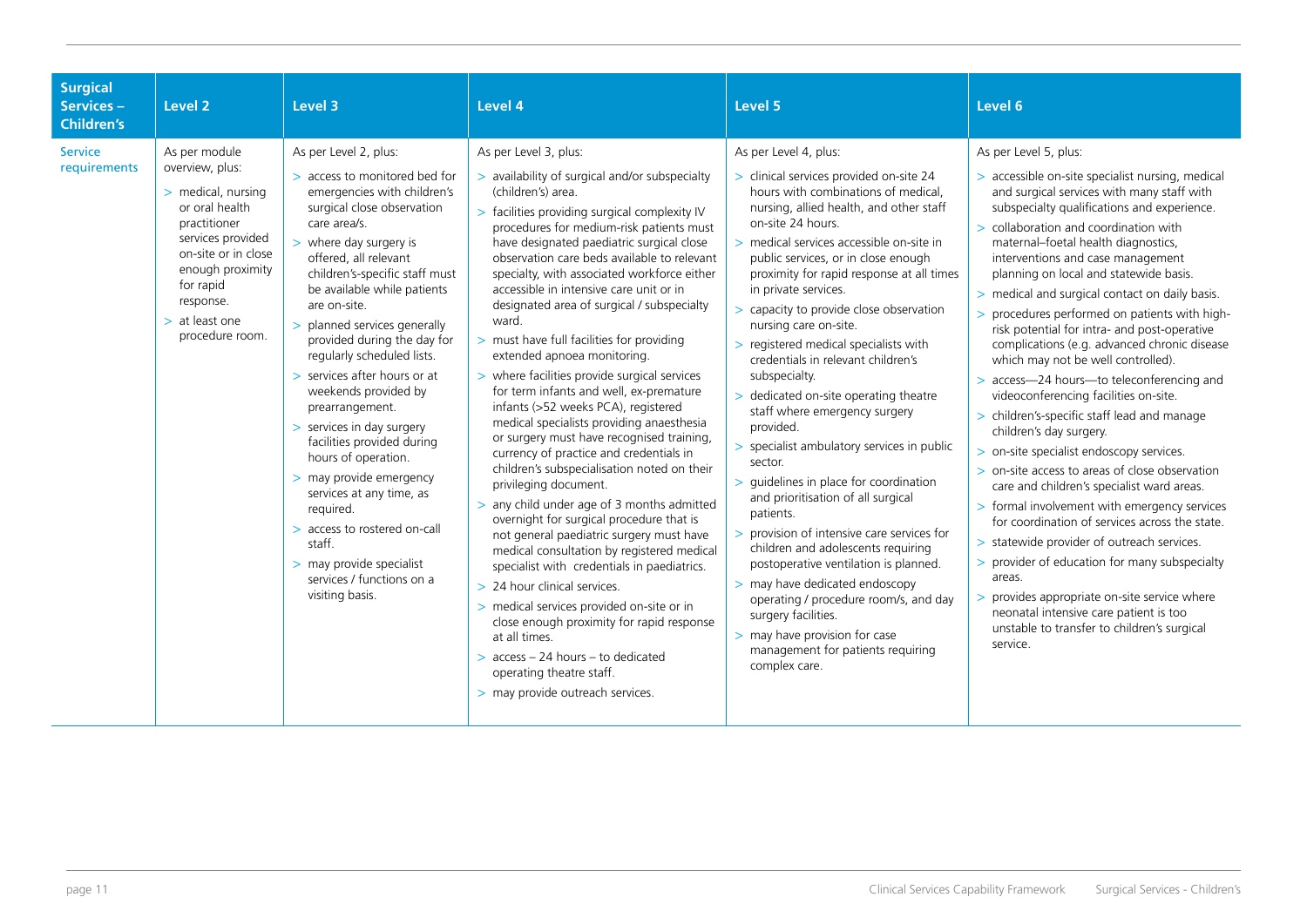| <b>Surgical</b><br>Services-<br><b>Children's</b> | Level <sub>2</sub>                                                                                                                                                                                                                                                                                                                      | Level 3                                                                                                                                                                                                                                                                                                                                                                                                                                                                                                                                                                                                                                                                                                                                                                                                                                                                                                                                                                                                                                                                                                                                                                                                                                                                                                                                                                                                                                                                                                                           | Level 4                                                                                                                                                                                                                                                                                                                                                                                                                                                                                                                                                                                                                                                                                                                                                                                                                                                                                                                                       | Level 5                                                                                                                                                                                                                                                                                                                                                                                                                                                                                                                                                                                                                                                                                                                                                                                                                                                                                                                                                                                                                                    | Level 6                                                                                                                                                                                                                                                                                                                                                                                                                                                                                                                                                                                                                                                                                                                                                                                                                                                                                                                                                                                                                                                                                                                                                                                                                                                                                                                                                                                                                                                                                                                                                                                                                                                                                                                                                                                      |
|---------------------------------------------------|-----------------------------------------------------------------------------------------------------------------------------------------------------------------------------------------------------------------------------------------------------------------------------------------------------------------------------------------|-----------------------------------------------------------------------------------------------------------------------------------------------------------------------------------------------------------------------------------------------------------------------------------------------------------------------------------------------------------------------------------------------------------------------------------------------------------------------------------------------------------------------------------------------------------------------------------------------------------------------------------------------------------------------------------------------------------------------------------------------------------------------------------------------------------------------------------------------------------------------------------------------------------------------------------------------------------------------------------------------------------------------------------------------------------------------------------------------------------------------------------------------------------------------------------------------------------------------------------------------------------------------------------------------------------------------------------------------------------------------------------------------------------------------------------------------------------------------------------------------------------------------------------|-----------------------------------------------------------------------------------------------------------------------------------------------------------------------------------------------------------------------------------------------------------------------------------------------------------------------------------------------------------------------------------------------------------------------------------------------------------------------------------------------------------------------------------------------------------------------------------------------------------------------------------------------------------------------------------------------------------------------------------------------------------------------------------------------------------------------------------------------------------------------------------------------------------------------------------------------|--------------------------------------------------------------------------------------------------------------------------------------------------------------------------------------------------------------------------------------------------------------------------------------------------------------------------------------------------------------------------------------------------------------------------------------------------------------------------------------------------------------------------------------------------------------------------------------------------------------------------------------------------------------------------------------------------------------------------------------------------------------------------------------------------------------------------------------------------------------------------------------------------------------------------------------------------------------------------------------------------------------------------------------------|----------------------------------------------------------------------------------------------------------------------------------------------------------------------------------------------------------------------------------------------------------------------------------------------------------------------------------------------------------------------------------------------------------------------------------------------------------------------------------------------------------------------------------------------------------------------------------------------------------------------------------------------------------------------------------------------------------------------------------------------------------------------------------------------------------------------------------------------------------------------------------------------------------------------------------------------------------------------------------------------------------------------------------------------------------------------------------------------------------------------------------------------------------------------------------------------------------------------------------------------------------------------------------------------------------------------------------------------------------------------------------------------------------------------------------------------------------------------------------------------------------------------------------------------------------------------------------------------------------------------------------------------------------------------------------------------------------------------------------------------------------------------------------------------|
| Workforce<br>requirements                         | As per module<br>overview, plus:<br><b>Medical</b><br>$>$ medical<br>practitioners<br>(general<br>practitioners) with<br>demonstrated<br>competency<br>in dosage and<br>application of<br>local anaesthesia<br>for children.<br><b>Nursing</b><br>> staffing levels<br>in accordance<br>with the relevant<br>industrial<br>instruments. | As per Level 2, plus:<br><b>Medical</b><br>> access to registered medical specialist<br>with credentials in children's surgical<br>specialties to provide advice on children's<br>surgical patients.<br>> medical practitioner with credentials to<br>perform required procedures.<br>> medical staff with credentials and<br>demonstrated currency in provision of<br>children's surgery and defined scope<br>of practice noted on their privileging<br>document.<br>> medical practitioner to remain on-site<br>until patient recovered from anaesthesia<br>and meets post-anaesthetic care<br>service discharge criteria, as per facility<br>guidelines and ANZCA PS46.<br>> medical practitioner available during<br>hours of operation for day hospitals.<br><b>Nursing</b><br>> staffing levels in accordance with the<br>relevant industrial instruments.<br>> suitably qualified and experienced nurse<br>manager (however titled) in charge of<br>surgical services.<br>> suitably qualified and experienced<br>registered nurse in charge of each shift.<br>> suitably qualified and experienced<br>registered and enrolled nurses.<br>> access to staff trained in paediatric life<br>support<br><b>Allied health</b><br>> access to allied health professionals, as<br>required.<br>> may have access to appropriately trained<br>support staff with relevant qualifications<br>and experience in provision of healthcare<br>services within surgical services.<br>Other<br>> access to trained technical assistants. | As per Level 3, plus:<br><b>Medical</b><br>> access to registered medical<br>specialist with credentials in<br>paediatrics.<br>> access to range of<br>registered medical<br>specialists.<br>> access to registered medical<br>specialists with defined<br>scope of practice for<br>range of procedures being<br>performed.<br>> access to medical<br>practitioner with credentials<br>in anaesthetics while<br>patients are recovering.<br><b>Allied health</b><br>> access to allied health<br>professionals (including<br>social workers,<br>occupational therapists,<br>clinical psychologists and<br>physiotherapists) and<br>appropriately trained<br>support staff within surgical<br>services of inpatient<br>hospital facilities, as<br>required.<br>> may have access to<br>paediatric-specific allied<br>health professionals.<br>Other<br>> staff trained to assist with<br>transfer of patients and<br>positioning of equipment. | As per Level 4, plus:<br><b>Medical</b><br>> access to paediatric surgical<br>consultant.<br>> registered medical specialists with<br>credentials in anaesthesia and<br>surgery of multiple specialties.<br>$>$ access - 24 hours - to registered<br>medical specialist with credentials<br>in surgery.<br>$>$ access - 24 hours - to medical<br>practitioner.<br>> access to registered medical<br>specialists with subspecialty training<br>(e.g. orthopaedics).<br>> registered medical specialist with<br>access to credentials in anaesthetics<br>with subspecialties including<br>paediatrics.<br><b>Nursing</b><br>> staffing levels in accordance with<br>the relevant industrial instruments.<br>> suitably qualified and experienced<br>registered and enrolled nurses with<br>defined children's surgical post-<br>operative experience.<br>> desirable to have lead clinicians<br>responsible for surgical nursing<br>clinical governance.<br>Other<br>> elective surgery coordinators and<br>bookings staff (however titled). | As per Level 5, plus:<br>> demonstrated knowledge, competency and<br>experience in surgical subspecialties (e.g. advanced<br>neurosurgery, cardiac surgery and superspecialty<br>procedures).<br>> may have provision for medical practitioners and<br>nursing staff to voluntarily relieve in Level 4, 5 and 6<br>services and rotations between regional and remote<br>areas as needed.<br><b>Medical</b><br>> access-24 hours-to one or more medical<br>practitioners to support patients in post-operative<br>stage.<br>> access-24 hours-to registered medical specialist<br>with credentials in surgery / anaesthetics, with<br>subspecialty in paediatrics.<br>> registered medical specialists from range of children's<br>subspecialties with responsibility for training and<br>upskilling of medical, nursing and technician staff.<br>> registered medical specialist with credentials in<br>surgery and subspecialty in paediatrics as lead<br>clinician responsible for clinical governance of<br>children's surgical services.<br><b>Nursing</b><br>> staffing levels in accordance with the relevant<br>industrial instruments.<br>> may have lead clinician responsible for surgical<br>nursing clinical governance with portfolio inclusive<br>of perioperative, post-anaesthetic care and/or day<br>surgery.<br>> may have provision for nurse practitioner's role within<br>subspecialties.<br><b>Allied health</b><br>> recognised children's allied health professionals<br>(including pharmacists, clinical psychologists,<br>occupational therapists, physiotherapists, social<br>workers and other disciplines) with experience in<br>surgical healthcare services.<br>Other<br>> extensive range of specialist services / functions<br>provided on visiting basis. |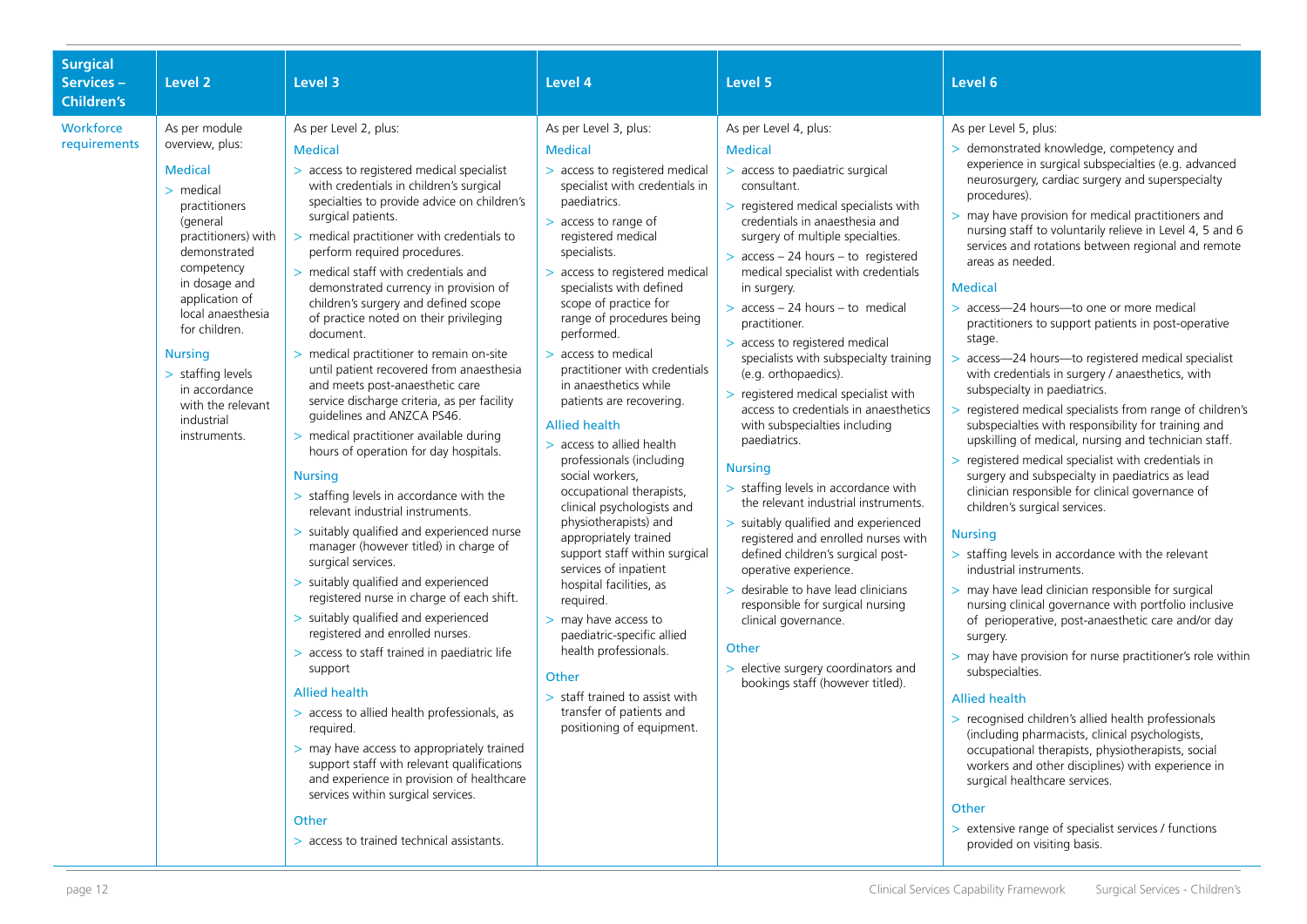| <b>Specific risk</b><br>considerations                                                                                                                                                                                                                                                                        | $>$ Nil                                                                                                                                                                                                                                                                                                                                                                                                                                                                                                                                                                                                                                                                                                                                                                                                                                                                                                                                                                                                                                                                                                                                                                                                                                                                                                                                                                                                                                                                                                                                                                                                                                                                                                                                                                                                                                                                                                                                                                                                                                                                                                                                                                                                                                                                                                                                                                                                                                                                                                                                                                                                                                                                                                                                                                                                                                                                                                                                                                                                                                                                                                                                                                                                                                                                     | $>$ Nil            |                   |                | $>$ Nil           | $>$ Nil        |                   |                |                   | $>$ Nil        |  |                   |
|---------------------------------------------------------------------------------------------------------------------------------------------------------------------------------------------------------------------------------------------------------------------------------------------------------------|-----------------------------------------------------------------------------------------------------------------------------------------------------------------------------------------------------------------------------------------------------------------------------------------------------------------------------------------------------------------------------------------------------------------------------------------------------------------------------------------------------------------------------------------------------------------------------------------------------------------------------------------------------------------------------------------------------------------------------------------------------------------------------------------------------------------------------------------------------------------------------------------------------------------------------------------------------------------------------------------------------------------------------------------------------------------------------------------------------------------------------------------------------------------------------------------------------------------------------------------------------------------------------------------------------------------------------------------------------------------------------------------------------------------------------------------------------------------------------------------------------------------------------------------------------------------------------------------------------------------------------------------------------------------------------------------------------------------------------------------------------------------------------------------------------------------------------------------------------------------------------------------------------------------------------------------------------------------------------------------------------------------------------------------------------------------------------------------------------------------------------------------------------------------------------------------------------------------------------------------------------------------------------------------------------------------------------------------------------------------------------------------------------------------------------------------------------------------------------------------------------------------------------------------------------------------------------------------------------------------------------------------------------------------------------------------------------------------------------------------------------------------------------------------------------------------------------------------------------------------------------------------------------------------------------------------------------------------------------------------------------------------------------------------------------------------------------------------------------------------------------------------------------------------------------------------------------------------------------------------------------------------------------|--------------------|-------------------|----------------|-------------------|----------------|-------------------|----------------|-------------------|----------------|--|-------------------|
| <b>Support services requirements for</b>                                                                                                                                                                                                                                                                      |                                                                                                                                                                                                                                                                                                                                                                                                                                                                                                                                                                                                                                                                                                                                                                                                                                                                                                                                                                                                                                                                                                                                                                                                                                                                                                                                                                                                                                                                                                                                                                                                                                                                                                                                                                                                                                                                                                                                                                                                                                                                                                                                                                                                                                                                                                                                                                                                                                                                                                                                                                                                                                                                                                                                                                                                                                                                                                                                                                                                                                                                                                                                                                                                                                                                             | Level <sub>2</sub> |                   | Level 3        |                   | Level 4        |                   |                | Level 5           | Level 6        |  |                   |
| children's surgical medical services                                                                                                                                                                                                                                                                          |                                                                                                                                                                                                                                                                                                                                                                                                                                                                                                                                                                                                                                                                                                                                                                                                                                                                                                                                                                                                                                                                                                                                                                                                                                                                                                                                                                                                                                                                                                                                                                                                                                                                                                                                                                                                                                                                                                                                                                                                                                                                                                                                                                                                                                                                                                                                                                                                                                                                                                                                                                                                                                                                                                                                                                                                                                                                                                                                                                                                                                                                                                                                                                                                                                                                             | On-site            | <b>Accessible</b> | <b>On-site</b> | <b>Accessible</b> | <b>On-site</b> | <b>Accessible</b> | <b>On-site</b> | <b>Accessible</b> | <b>On-site</b> |  | <b>Accessible</b> |
| <b>Children's anaesthetic</b>                                                                                                                                                                                                                                                                                 |                                                                                                                                                                                                                                                                                                                                                                                                                                                                                                                                                                                                                                                                                                                                                                                                                                                                                                                                                                                                                                                                                                                                                                                                                                                                                                                                                                                                                                                                                                                                                                                                                                                                                                                                                                                                                                                                                                                                                                                                                                                                                                                                                                                                                                                                                                                                                                                                                                                                                                                                                                                                                                                                                                                                                                                                                                                                                                                                                                                                                                                                                                                                                                                                                                                                             |                    |                   | 3              |                   | $\overline{4}$ |                   | 5              |                   | 5              |  |                   |
| Children's intensive care                                                                                                                                                                                                                                                                                     |                                                                                                                                                                                                                                                                                                                                                                                                                                                                                                                                                                                                                                                                                                                                                                                                                                                                                                                                                                                                                                                                                                                                                                                                                                                                                                                                                                                                                                                                                                                                                                                                                                                                                                                                                                                                                                                                                                                                                                                                                                                                                                                                                                                                                                                                                                                                                                                                                                                                                                                                                                                                                                                                                                                                                                                                                                                                                                                                                                                                                                                                                                                                                                                                                                                                             |                    | $\overline{4}$    |                | $\overline{4}$    |                | $\overline{4}$    | 5              |                   | 6              |  |                   |
| <b>Children's medical</b>                                                                                                                                                                                                                                                                                     |                                                                                                                                                                                                                                                                                                                                                                                                                                                                                                                                                                                                                                                                                                                                                                                                                                                                                                                                                                                                                                                                                                                                                                                                                                                                                                                                                                                                                                                                                                                                                                                                                                                                                                                                                                                                                                                                                                                                                                                                                                                                                                                                                                                                                                                                                                                                                                                                                                                                                                                                                                                                                                                                                                                                                                                                                                                                                                                                                                                                                                                                                                                                                                                                                                                                             |                    |                   |                |                   |                | $\overline{4}$    | $\overline{4}$ |                   | 5              |  |                   |
| <b>Medical imaging</b>                                                                                                                                                                                                                                                                                        |                                                                                                                                                                                                                                                                                                                                                                                                                                                                                                                                                                                                                                                                                                                                                                                                                                                                                                                                                                                                                                                                                                                                                                                                                                                                                                                                                                                                                                                                                                                                                                                                                                                                                                                                                                                                                                                                                                                                                                                                                                                                                                                                                                                                                                                                                                                                                                                                                                                                                                                                                                                                                                                                                                                                                                                                                                                                                                                                                                                                                                                                                                                                                                                                                                                                             |                    | 2                 |                | 3                 |                | 3                 | 5              |                   | 5              |  |                   |
| <b>Neonatal</b>                                                                                                                                                                                                                                                                                               |                                                                                                                                                                                                                                                                                                                                                                                                                                                                                                                                                                                                                                                                                                                                                                                                                                                                                                                                                                                                                                                                                                                                                                                                                                                                                                                                                                                                                                                                                                                                                                                                                                                                                                                                                                                                                                                                                                                                                                                                                                                                                                                                                                                                                                                                                                                                                                                                                                                                                                                                                                                                                                                                                                                                                                                                                                                                                                                                                                                                                                                                                                                                                                                                                                                                             |                    |                   |                |                   |                |                   |                | 5                 | 6              |  |                   |
| <b>Nuclear medicine</b>                                                                                                                                                                                                                                                                                       |                                                                                                                                                                                                                                                                                                                                                                                                                                                                                                                                                                                                                                                                                                                                                                                                                                                                                                                                                                                                                                                                                                                                                                                                                                                                                                                                                                                                                                                                                                                                                                                                                                                                                                                                                                                                                                                                                                                                                                                                                                                                                                                                                                                                                                                                                                                                                                                                                                                                                                                                                                                                                                                                                                                                                                                                                                                                                                                                                                                                                                                                                                                                                                                                                                                                             |                    |                   |                |                   |                |                   | $\overline{4}$ |                   | 5              |  |                   |
| <b>Palliative care</b>                                                                                                                                                                                                                                                                                        |                                                                                                                                                                                                                                                                                                                                                                                                                                                                                                                                                                                                                                                                                                                                                                                                                                                                                                                                                                                                                                                                                                                                                                                                                                                                                                                                                                                                                                                                                                                                                                                                                                                                                                                                                                                                                                                                                                                                                                                                                                                                                                                                                                                                                                                                                                                                                                                                                                                                                                                                                                                                                                                                                                                                                                                                                                                                                                                                                                                                                                                                                                                                                                                                                                                                             |                    |                   |                | 3                 |                | $\overline{4}$    |                | 4                 |                |  | 5                 |
| Pathology                                                                                                                                                                                                                                                                                                     |                                                                                                                                                                                                                                                                                                                                                                                                                                                                                                                                                                                                                                                                                                                                                                                                                                                                                                                                                                                                                                                                                                                                                                                                                                                                                                                                                                                                                                                                                                                                                                                                                                                                                                                                                                                                                                                                                                                                                                                                                                                                                                                                                                                                                                                                                                                                                                                                                                                                                                                                                                                                                                                                                                                                                                                                                                                                                                                                                                                                                                                                                                                                                                                                                                                                             |                    | $\overline{2}$    |                | 3                 |                | $\overline{4}$    | 5              |                   | 5              |  |                   |
| Pharmacy                                                                                                                                                                                                                                                                                                      |                                                                                                                                                                                                                                                                                                                                                                                                                                                                                                                                                                                                                                                                                                                                                                                                                                                                                                                                                                                                                                                                                                                                                                                                                                                                                                                                                                                                                                                                                                                                                                                                                                                                                                                                                                                                                                                                                                                                                                                                                                                                                                                                                                                                                                                                                                                                                                                                                                                                                                                                                                                                                                                                                                                                                                                                                                                                                                                                                                                                                                                                                                                                                                                                                                                                             |                    | 2                 | 3              |                   | $\overline{4}$ |                   | 5              |                   | 5              |  |                   |
| Perioperative (relevant section/s)                                                                                                                                                                                                                                                                            |                                                                                                                                                                                                                                                                                                                                                                                                                                                                                                                                                                                                                                                                                                                                                                                                                                                                                                                                                                                                                                                                                                                                                                                                                                                                                                                                                                                                                                                                                                                                                                                                                                                                                                                                                                                                                                                                                                                                                                                                                                                                                                                                                                                                                                                                                                                                                                                                                                                                                                                                                                                                                                                                                                                                                                                                                                                                                                                                                                                                                                                                                                                                                                                                                                                                             |                    |                   | 3              |                   | 3              |                   | 5              |                   | 6              |  |                   |
| Legislation,<br>regulations<br>and legislative<br>$\geq$<br>standards<br>Refer to the<br>$\geq$<br>Fundamentals of<br>the Framework<br>$\geq$<br>and Children's<br>Services -<br>$\geq$<br>Preamble for<br>details.<br>$\geq$<br>$\geq$<br>$\geq$<br>$\geq$<br>$\geq$<br>$\geq$<br>$\geq$<br>$\geq$<br>><br>⋗ | Non-mandatory standards, quidelines, benchmarks, policies and frameworks (not exhaustive & hyperlinks current at date of release of CSCF)<br>In addition to what is outlined in the Fundamentals of the Framework and Children's Services - Preamble, the following are relevant to Surgical Services - Children's:<br>Australian and New Zealand College of Anaesthetists, The Royal Australian College of General Practitioners, and Australian College of Rural and Remote Medicine (Joint Consultative<br>Committee on Anaesthesia). Advanced Rural Skills: Curriculum Statement in Anaesthesia. ANZCA, RACGP, ACRRM; 2003. www.racqp.org.au/<br>Australian and New Zealand College of Anaesthetists. Professional Standard PS1: Recommendations on Essential Training for Rural General Practitioners in Australia Proposing to Administer<br>Anaesthesia. ANZCA; 2002. www.anzca.edu.au/resources/professional-documents/<br>Australian and New Zealand College of Anaesthetists. Professional Standard PS26: Guidelines on Consent for Anaesthesia or Sedation. ANZCA; 2005.<br>www.anzca.edu.au/resources/professional-documents/<br>Australian and New Zealand College of Anaesthetists. Professional Standard PS4: Recommendations for the Post-Anaesthesia Recovery Room. ANZCA; 2006.<br>www.anzca.edu.au/resources/professional-documents/<br>Australian and New Zealand College of Anaesthetists. Professional Standard PS29: Statement on Anaesthesia Care of Children in Healthcare Facilities without Dedicated Paediatric Facilities.<br>ANZCA; 2008. www.anzca.edu.au/resources/professional-documents/<br>Australian and New Zealand College of Anaesthetists. Professional, Technical, Training and Educational Standards, Guidelines and Professional Documents.<br>www.anzca.edu.au/resources/professional-documents/<br>Australian Confederation of Paediatric & Child Health Nurses. Competencies for Specialist Paediatric and Child Health Nurses. www.chnwa.org.au<br>Australian College of Operating Room Nurses. Standards, nursing roles, guidelines and position statements. ACORN; 2008. Available to order at: www.acorn.org.au/<br>Australian College of Operating Room Nurses. ACORN Standards for Perioperative Nurses: Position Statement PS6 Ensuring Correct Patient, Correct Site, Correct Procedure. ACORN; 2008.<br>www.acorn.org.au/<br>> Australian Society of Anaesthetic and Paramedical Officers. Standards and guidelines. www.asapo.org.au/<br>Children's Hospitals Australasia. Charter on the Rights of Children and Young People in Healthcare Services in Australia. www.awch.org.au<br>Royal Australasian College of Physicians. Standards for the Care of Children and Adolescents in Health Services. Sydney: RACP; 2008.<br>www.awch.org.au/pdfs/Standards_Care_Of_Children_And_Adolescents.pdf<br>Royal Australasian College of Surgeons. Implementation Guidelines for Ensuring Correct Patient, Correct Side and Correct Site Surgery. RACS; 2006. www.surgeons.org/<br>Royal Australasian College of Surgeons. RACS professional documents and guidelines: Trainee supervision. www.surgeons.org/<br>South Australian Government. Charter of Rights for Children and Young People in Care. www.gcyp.sa.gov.au |                    |                   |                |                   |                |                   |                |                   |                |  |                   |